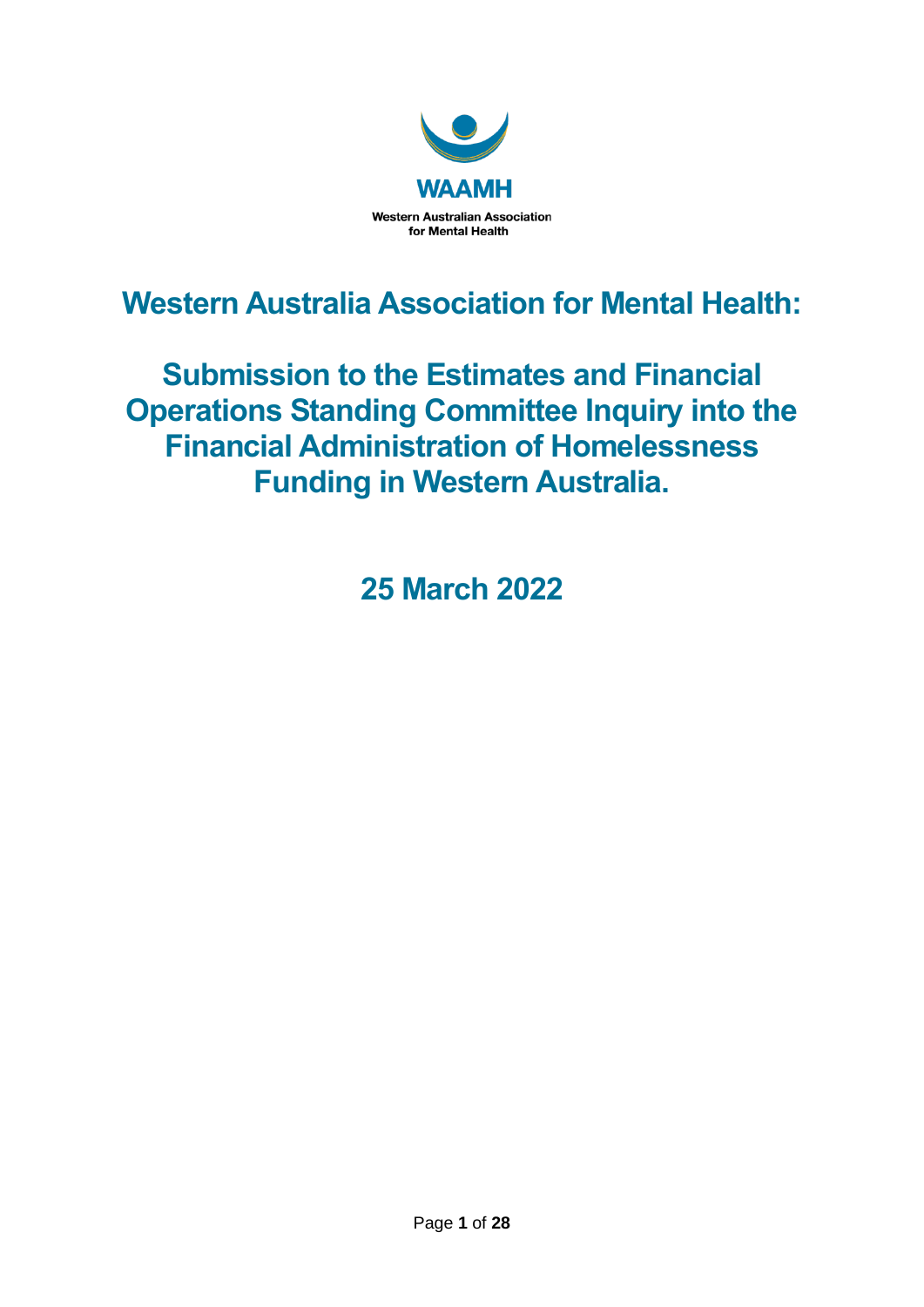# **Contents**

| The housing crisis is a driver of increasing levels of homelessness and has a                                                                                                |
|------------------------------------------------------------------------------------------------------------------------------------------------------------------------------|
|                                                                                                                                                                              |
| Ensure better alignment between the funding and delivery of housing, homelessness,<br>mental health and alcohol and other drug and human and community service systems. . 11 |
| Term of Reference 1: The current funding and delivery of services 13                                                                                                         |
|                                                                                                                                                                              |
| Inadequate capacity in the mental health system and under-resourcing of mental health                                                                                        |
|                                                                                                                                                                              |
| Funding for specialist mental health and other community services 18                                                                                                         |
|                                                                                                                                                                              |
| The need for greater focus and investment in prevention and early intervention 21                                                                                            |
| Term of Reference 2: Comments on 'All Paths lead to Home': Western Australia's 10 Year                                                                                       |
|                                                                                                                                                                              |
|                                                                                                                                                                              |
|                                                                                                                                                                              |
|                                                                                                                                                                              |
|                                                                                                                                                                              |
|                                                                                                                                                                              |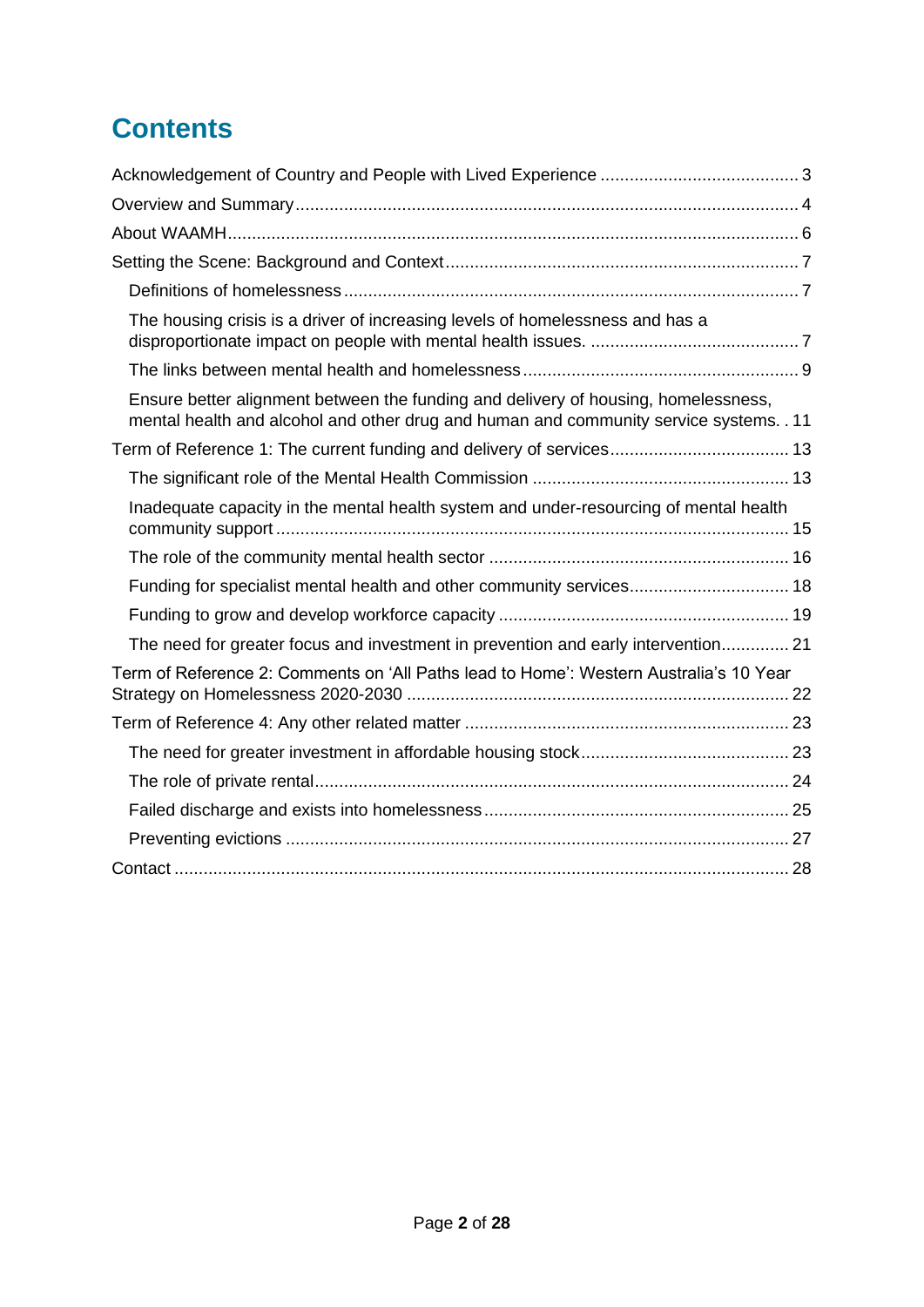# <span id="page-2-0"></span>**Acknowledgement of Country and People with Lived Experience**

The Western Australian Association for Mental Health (WAAMH) acknowledges the traditional custodians of country on which this submission was developed, the Whadjuk people of the Noongar Nation. We acknowledge their continuing and unbroken connection to land, sea and community. We pay our respect to their culture and their Elders, past and present and emerging and acknowledge their ongoing contribution to WA society and the community.

WAAMH also acknowledges the individual and collective expertise of people with a living or lived experience of mental health, alcohol and other drug issues, and the families and carers who provide support and have a lived/living experience. We recognise the vital contribution and value the courage of individuals who have shared their perspectives and personal experiences for the purpose of learning and growing together to a mental health system and a wider community that can achieve better outcomes for all.

*When are the people who make decisions and the politicians going to realise this is a crisis? Not a 'shortfall' or 'lack of suitable options'- all those bureaucratic words- but a crisis which results in mentally ill people lying on concrete and hoping they don't get bashed. And then having to do it the next day. And the next day. How could that be good for anyone's mental health? (Carer)*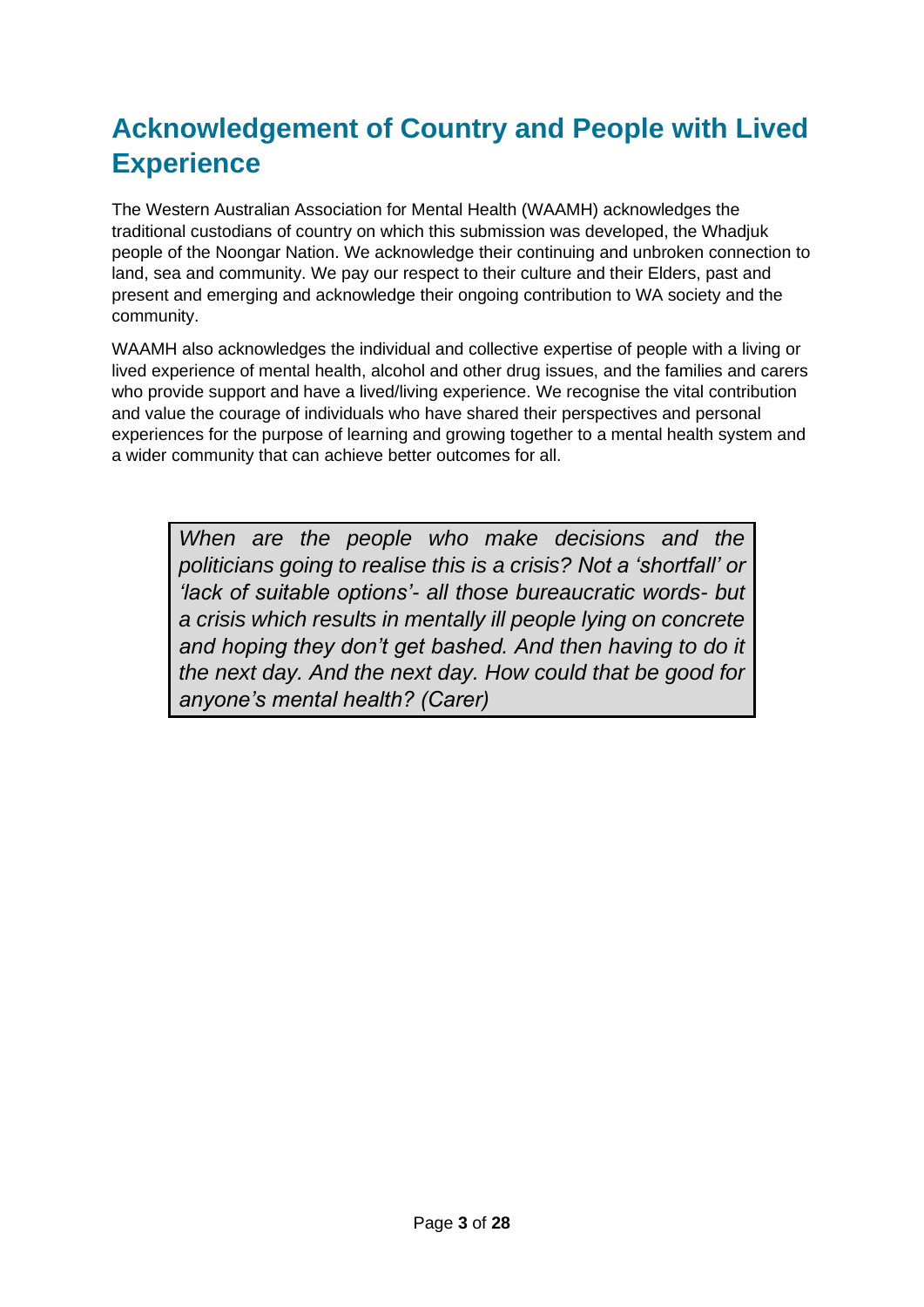## <span id="page-3-0"></span>**Overview and Summary**

WAAMH acknowledges the significant progress that has been made in Western Australia in recent years to address issues of homelessness and mental health. This includes

- Significant investment by the WA Government in policy, funding and initiatives to respond to and end homelessness.
- The development of the *All Paths Lead to a Home: Western Australia's 10-Year Strategy on Homelessness 2020–2030* by the WA Government which is predicated upon a commitment to end homelessness and- implement Housing First approaches.
- The development and implementation by the Mental Health Commission *of A Safe Place: A Western Australian Strategy to provide safe and stable accommodation, and support to people experiencing mental health, alcohol and other drug issues 2020- 2025*. The Strategy provides an overarching framework to guide stakeholders in the funding and development of appropriate accommodation and support for people with mental health and AOD issues. A range of new initiatives have been funded through the Strategy.
- The leadership provided by the End Homeless Alliance which has acted as catalyst for significant innovation and reform.
- The advocacy and service delivery work done by Aboriginal people and Aboriginal organisations to address the homeless issues that impact severely on First Nations People.
- The innovative leadership provided by the non-government housing, homelessness, and mental health sectors.
- The growing body of homelessness research expertise and evidence in WA led by researchers Lisa Wood at Notre Dame University and UWA and Paul Flatau and his colleagues at the Centre for Social Impact at UWA.

These achievements provide a strong foundation on which to build.

Despite these strong achievements, WA's homelessness, housing and mental health systems are inadequate.

Homelessness has risen and the availability of affordable rental housing (public housing, community housing and private rental and other tenure types) has fallen well below the level of need. This is despite the announcement by the State Government of new investment in affordable public and community housing.

In addition, successful supported housing and homeless initiatives and wrap around recovery and trauma informed mental health support and services are under-resourced to scale up to meet demand.

Reforms proposed to the Residential Tenancies Act have not been advanced.

The time is right for significant additional action and investment by the WA Government to address these shortfalls.

The WA Association for Mental Health suggests four priorities to enhance the strategic focus and increase funding in key areas to address issues of mental health and homelessness.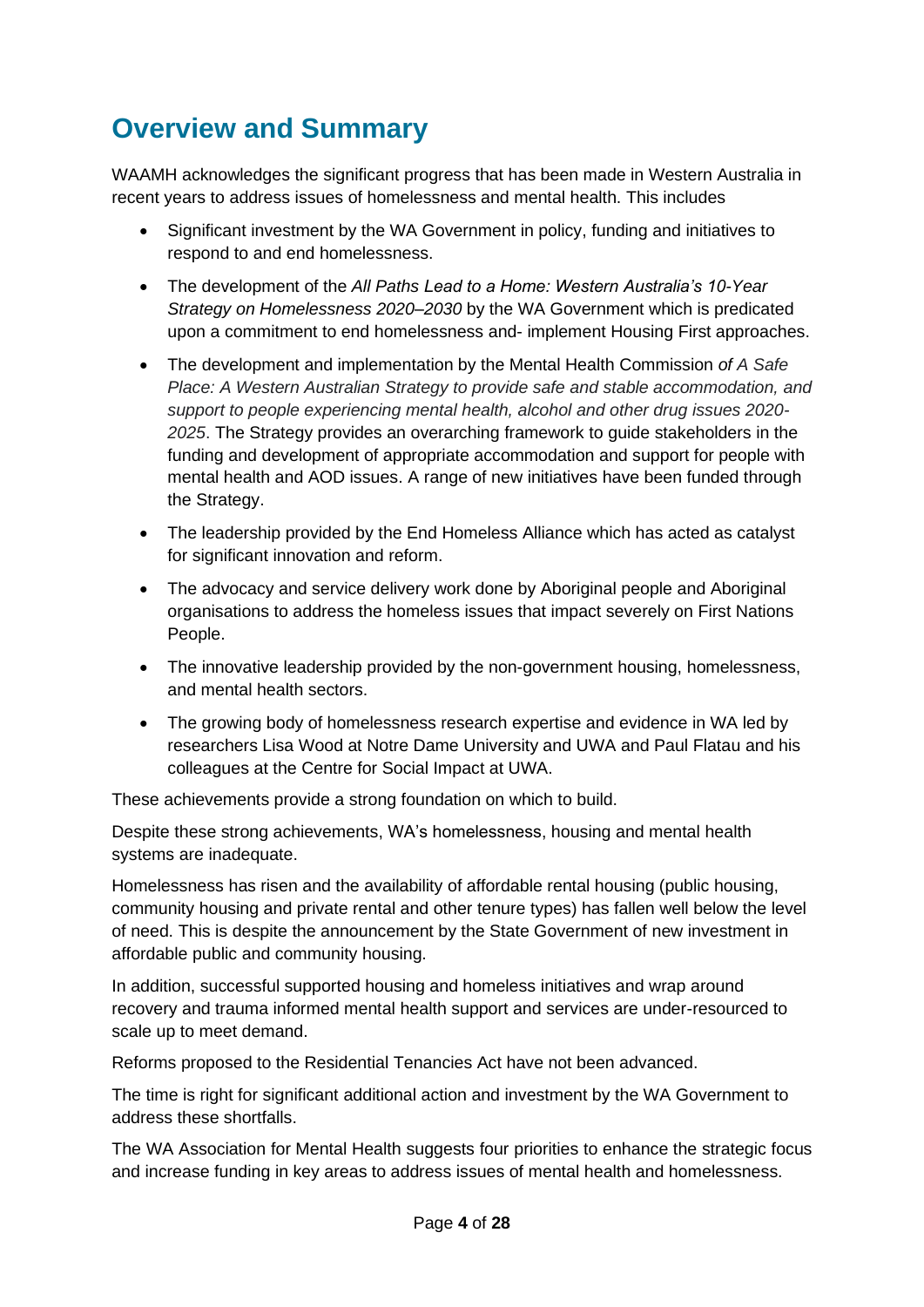**Policy priority 1: Provide genuine choice and control in housing by increasing the availability of a diversity of safe, secure, appropriate and affordable housing for people with lived experience of mental ill health, homelessness and housing insecurity**

**Policy priority 2: Expand and increase mental health support, housing support and other types of support**

**Policy priority 3: Prevention and Early intervention: Increase support to sustain the tenancies of people with lived experience of mental ill health who are able to live independently.** 

**Policy priority 4: Improve coordination, integration and linkages between the mental health, housing, homelessness and other sectors**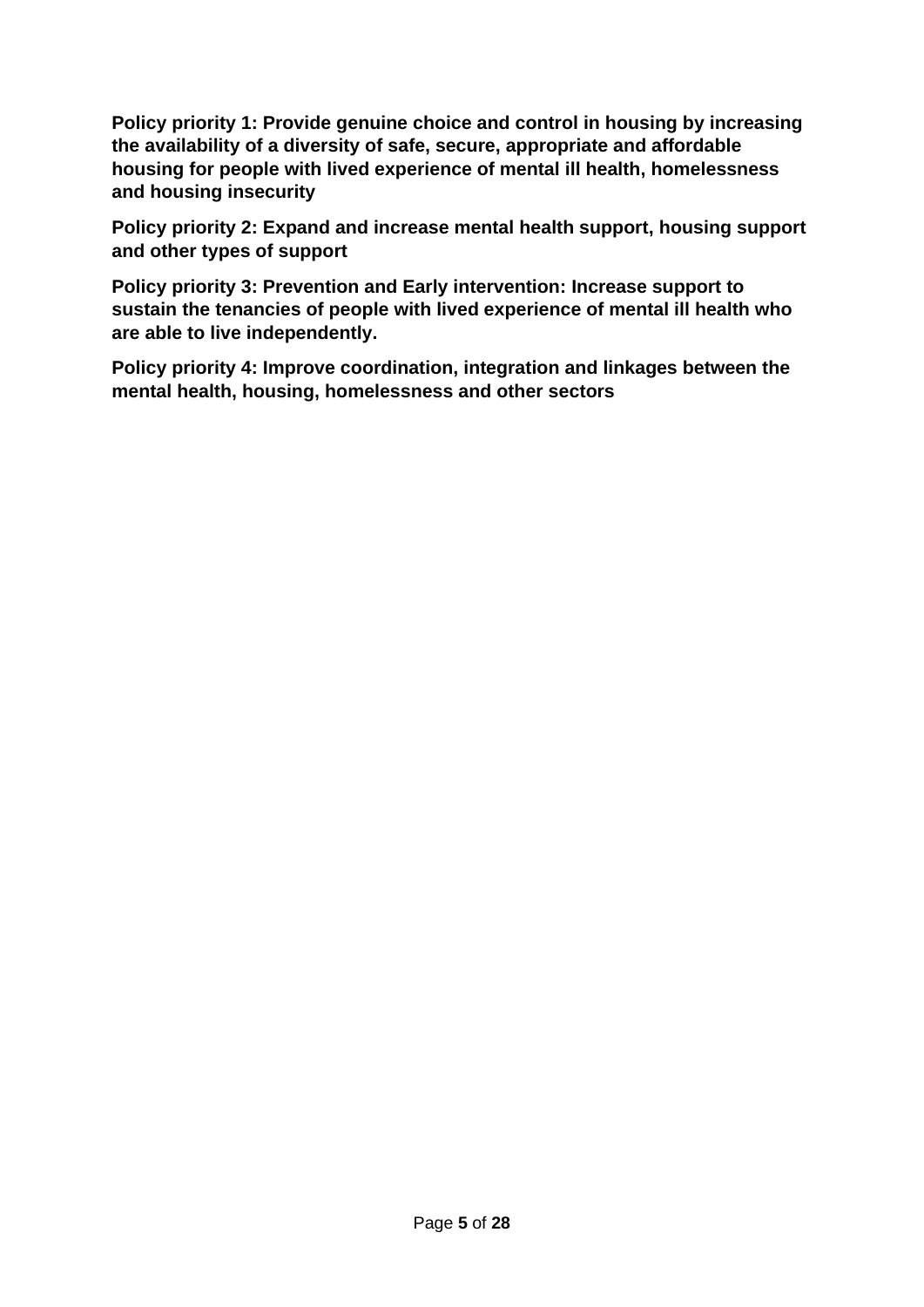## <span id="page-5-0"></span>**About WAAMH**

The Western Australian Association for Mental Health (WAAMH) is the peak body for the community managed (non-government) mental health sector in Western Australia, with more than 80 organisational and over 130 individual members across metropolitan and regional WA.

WAAMH's membership comprises community managed organisations providing mental health services, programs or supports, and individuals and families with lived experience of mental health issues and suicide, with whom WAAMH engages in genuine partnership.

Community-managed organisations provide a critical network of services that support people affected by mental ill-health and their families and help them live valued lives in their community.

WAAMH has been engaged in the mental health sector for more than 50 years. We advocate for effective public policy on mental health issues, deliver workforce training and sector development, hold events for the sector and the wider community, promote positive attitudes to mental health and recovery and undertake projects to deliver outcomes in a range of areas including employment, the NDIS, supported accommodation, youth mental health, community sport and mental health and mental health support in regional and remote areas.

WAAMH's broader work that informs this submission includes membership engagement, systemic advocacy work and projects in metropolitan and regional/remote areas. The breadth of the activities that WAAMH delivers mean we are well placed to collect and analyse information to identify and respond to emerging issues involving mental health and homelessness.

As WA's peak body for community mental health services, WAAMH is well connected to the housing and homelessness sector. Many of our members provide services and support to people who are, or who have been homeless, or are at risk of homelessness.

WAAMH welcomes the invitation from the Estimates and Financial Operations Standing Committee to provide a submission in relation to the Terms of Reference for the Inquiry into the Financial Administration of Homelessness Funding in Western Australia.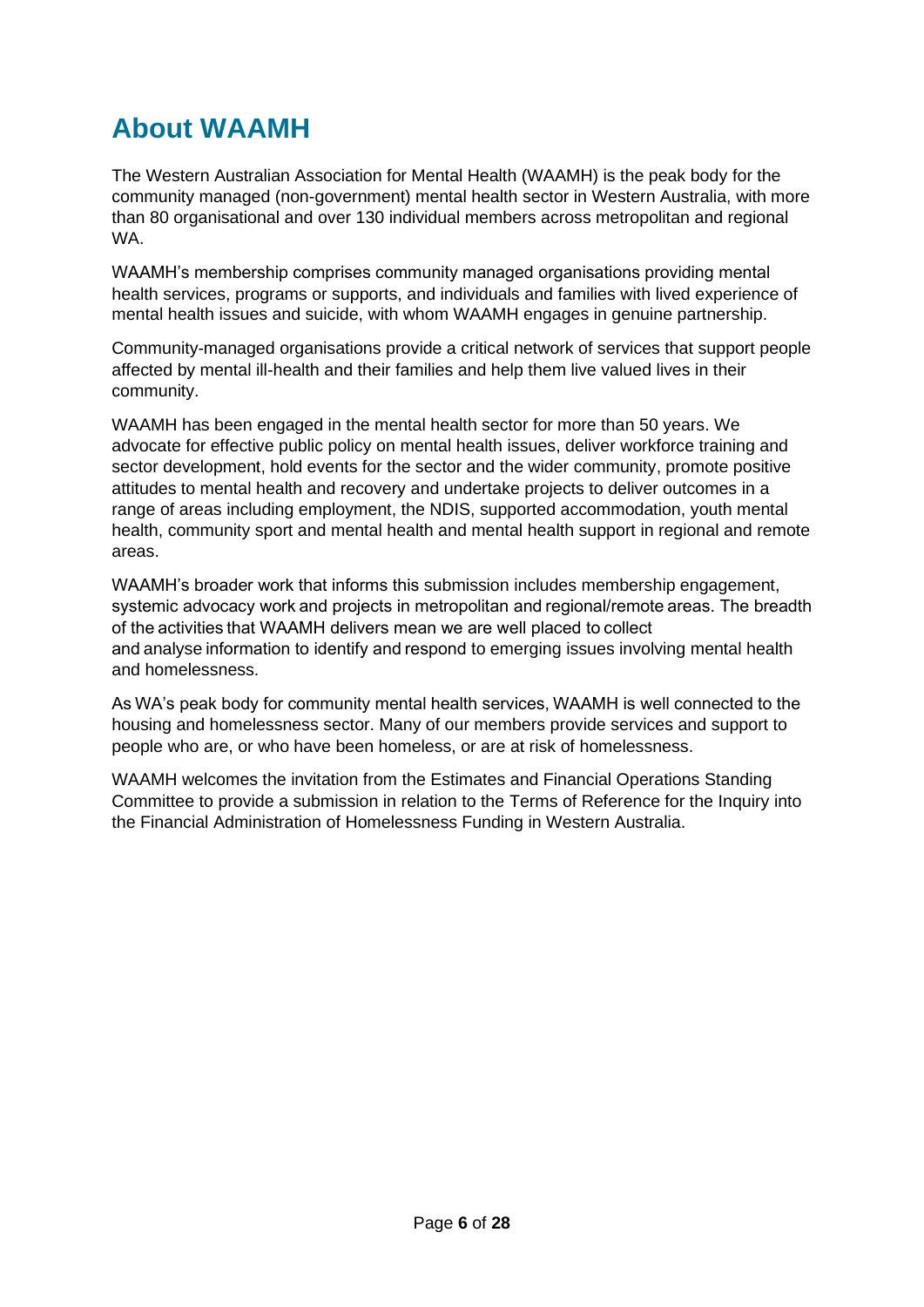## <span id="page-6-0"></span>**Setting the Scene: Background and Context**

WAAMH takes this opportunity to provide some contextual background in relation to the funding and delivery of homelessness services and mental health services in Western Australia.

### <span id="page-6-1"></span>**Definitions of homelessness**

At its core, homelessness is the experience of not having an adequate home. This reflects the lack of housing and support available to the most deprived and vulnerable West Australians.

As a definition of homelessness, we suggest the definition by McKenzie and Chamberlain<sup>1</sup> which include three categories:

*Primary homelessness* is experienced by people without conventional accommodation (e.g. sleeping rough or in improvised dwellings);

*Secondary homelessness* is experienced by people who frequently move from one temporary shelter to another (e.g. emergency accommodation, refuges, sleeping on someone's floor or couch;

*Tertiary homelessness* is experienced by people staying in accommodation that falls below minimum community standards (e.g. boarding houses, backpacker, caravan park*).* For people with chronic mental health conditions, this category also includes prisons, hospitals, inpatient units and various forms of institutional care.

All those concerned about homelessness recognize the need to focus on all three types of homelessness and ensure policy, strategy, funding and service delivery responses address all three categories of homelessness and not just one. Sometimes one category, such as addressing rough sleeping or street present homelessness, becomes the greatest concern and where the majority of resources and activity is focused.

### <span id="page-6-2"></span>**The housing crisis is a driver of increasing levels of homelessness and has a disproportionate impact on people with mental health issues.**

The issue of homelessness cannot properly be seen in isolation from the broader issues of the affordable housing crisis, housing stress and unmet housing need. This is particularly the case when considering the most visible manifestation of homeless- rough sleeping or people who are the street present homeless.

Rough sleeping is rightly considered a high priority concern, although it is important to recognise that it constitutes the most visible symptom of a much larger and more fundamental set of problems.<sup>2</sup> Rough sleeping or street present homeless persons is only a

<sup>1</sup> Chamberlain C & McKenzie D (1992), Understanding contemporary homelessness; Issues of definition and meaning, *Australian Journal of Social Issues*, 27(4):274-297; Chamberlain C and McKenzie D (2008), Counting the Homeless 2006, Australian Bureau of Statistics, Canberra.

<sup>2</sup> Among many policymakers and media commentators homelessness is conceptualized as being primarily about addressing rough sleeping or people who are street present. This can often skew policy making and funding.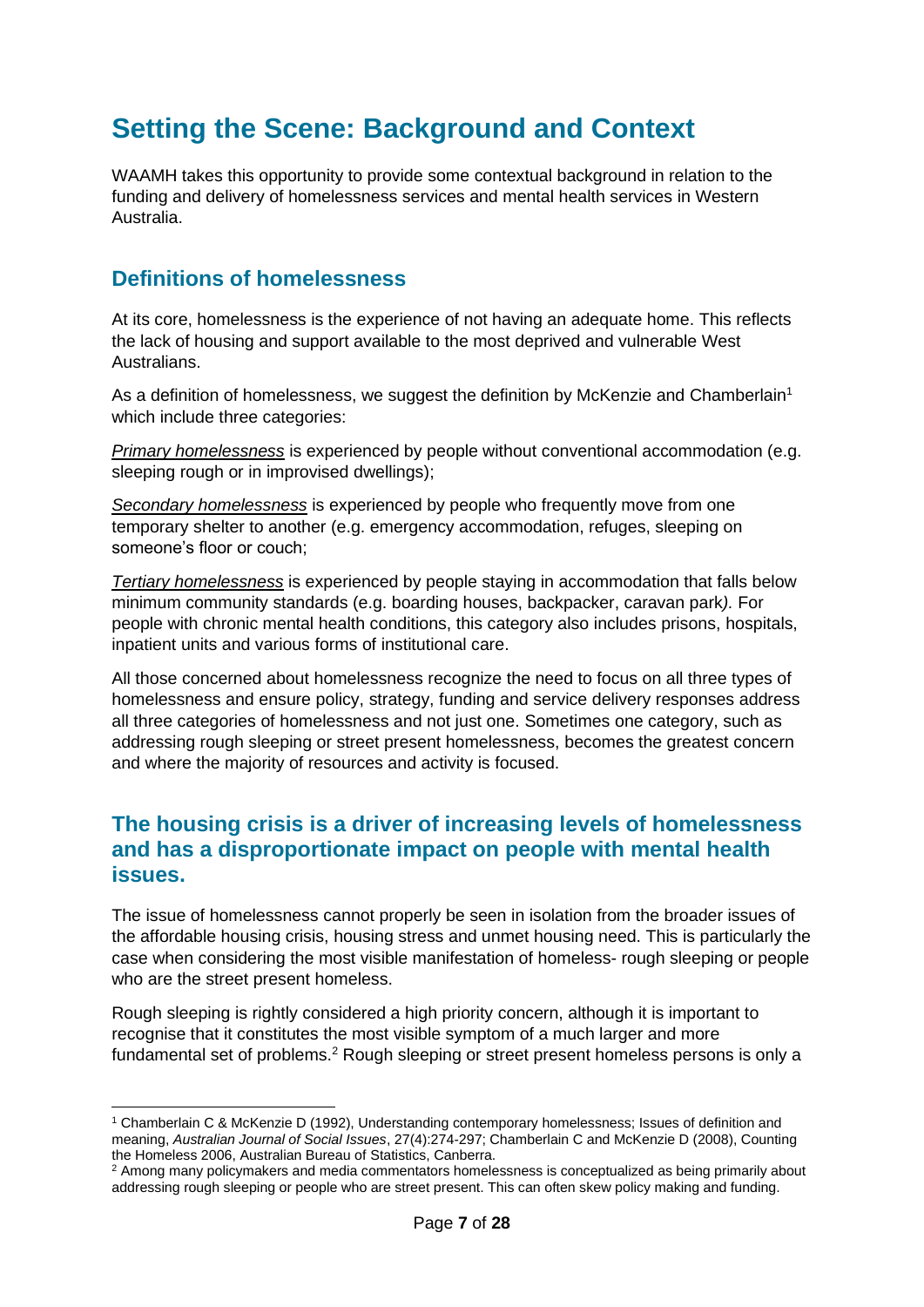tip of the much larger homelessness iceberg. And wider homelessness is only the tip of a much larger iceberg of serious housing need.<sup>3</sup>

Detrimental changes to Australia's housing system over the last 3 decades have driven a significant deterioration in housing access and affordability and led to significant increases in homelessness over the last 5 years, regardless of how homelessness is measured.<sup>4</sup>

Brendan Coates of the Grattan Institute<sup>5</sup> has noted:

*"There is a clear link between homelessness and housing prices. The consequences of affordability are felt at the bottom. People with low income are spending more of their money on housing. Add in disability, substance abuse, mental healthy, domestic violence- in a world where they are already vulnerable- it increases the risk of being homeless."*

Leading housing researchers agree that the crisis is largely structural, with the result that housing affordability, housing stress and homelessness are getting worse. A lack of affordable rental housing, Federal Government policy changes that have cut and tightened income support payments, over reliance on the private market to house people $6$  and rents that have risen faster than inflation and wages that have not grown, all contribute to rising homelessness.<sup>7</sup>

The continuous growth in homelessness is the result of insufficient attention from all levels of Governments to the provision of low-income housing and the support services that people in need require.

Homelessness has worsened in most Australian capital cities, and rates of increase have generally been highest in the inner areas and CBD's areas of major cities.<sup>8</sup> In the 5 years to 2018, the number of homeless people in Perth increased 12% and the number of rough sleepers rose even faster, up 17% in the same time.<sup>9</sup>

As rents rise faster than incomes and people on low to moderate income are forced to skimp on the basics of living to pay the cost of rental, they face the very real threat of falling into rental arrears, losing their home and ending up homelessness. This is sadly a common occurrence. There is not enough public and community housing for the lowest income earners, and much of the stock is not fit for purpose. People struggling to find affordable rental housing lead precarious housing lives and cycle between a private rental market that is expensive and insecure, temporary or short stay and long stay accommodation, inadequate emergency housing, staying temporarily with others, boarding houses, temporary

<sup>3</sup> Pawson, H (2020) *Submission to the Australian Parliament Inquiry into Homelessness*, March 2020.

<sup>4</sup> Pawson, H & Yates, J, (2019) *Housing Policy in Australia: A Reform Agenda.*

<sup>5</sup> Quoted in Delaney, B, (2019), 'National obscenity': Australia's story of housing boom and homelessness, *The Guardian*, Friday 17 May 2019.

<sup>6</sup> Pawson, H, Yates, J & Milligan, V, (2020) Australia's housing system needs a big shake-up: here's how we can crack this, *The Conversation*, February 17, 2020

<sup>7</sup> Pawson, H, Parsell, C, Saunders, P, Hill, T & Liu, E, (2018) *Australian Homelessness Monitor 2018*, Launch Housing, Social Policy Research Centre, University of NSW, University of Queensland, Institute for Social Science Research, Sydney, 2018.

<sup>8</sup> Pawson, H et.al, (2018) ibid.

<sup>9</sup> Emery, K, (2018), Crisis looms as Perth homelessness figures increase, *The West Australian*, Tuesday May 15, 2018.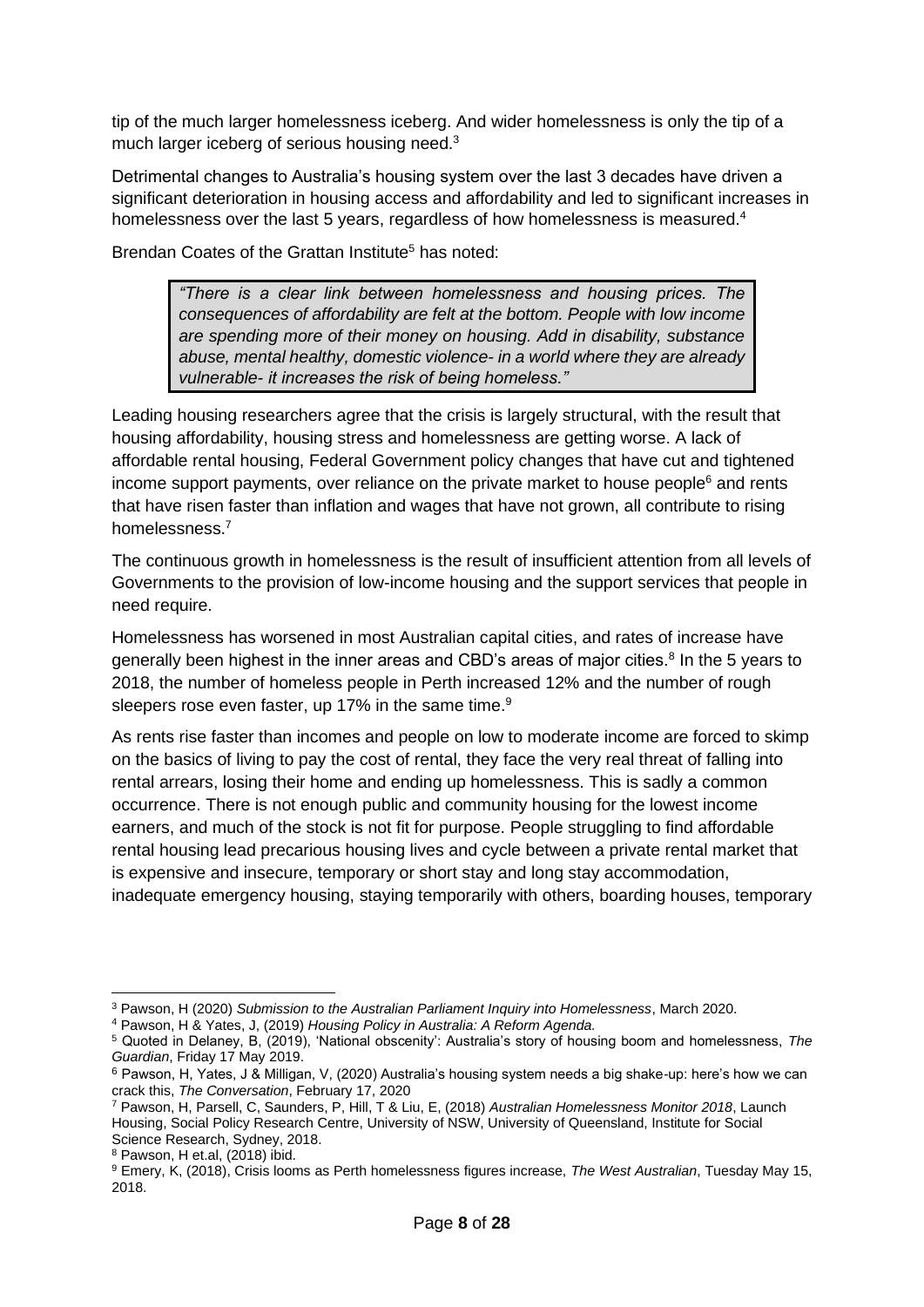lodgings, sleeping in cars, staying with family and friends in overcrowded housing and rough sleeping.<sup>10</sup>

This crisis is having significant harmful impact on the mental health of West Australians. People with mental health issues and those at risk of developing mental health challenges are hit particularly hard.

### <span id="page-8-0"></span>**The links between mental health and homelessness**

The link between housing and mental health is well established, multi-directional and reinforcing. It is not just that housing affects mental health; mental health also affects housing. The experience of mental ill-health increases the risk of homelessness, and the experience of housing insecurity, risk of homelessness and the experience of homelessness can precipitate or exacerbate mental ill-health.<sup>11</sup>

Poor mental health is widely recognised as both a cause and a consequence of homelessness.<sup>12</sup> The risk of homelessness among people with mental ill-health is significant.

A person's housing circumstances, and conditions and lack of housing can lead to mental health challenges not previously present, placing people at increased risk of homelessness and people with existing mental health challenges can easily find that their housing situation has becomes precarious or they end up homeless<sup>13</sup>.

Many people's first episode of a serious mental health condition develops as a consequence of the stress and dislocation of homelessness.<sup>14</sup>

Nearly 30 years ago the Human Rights and Equal Opportunity Commissioner Brian Burdekin wrote that:

*One of the biggest obstacles in the lives of people with a mental illness is the absence of adequate and affordable and secure accommodation. Living with a mental illness-or recovering from it- is difficult even in the best of circumstance es. Without a decent place to live it is virtually impossible. 15*

Despite considerable activity and successful interventions in some areas, progress in addressing these issues has been slow.<sup>16</sup> While individual programs in the mental health sector and the homelessness sector have been successful in supporting people with

<sup>&</sup>lt;sup>10</sup> Parkinson, S, Batterham, D & Reynolds, M, (2019), Homelessness soars in our biggest cities, driven by rising inequality since 2001, *The Conversation*, May 30, 2019

<sup>11</sup> Brackertz N, Borrowman L, Roggenbuck C, Pollock S & Davis E (2021) *Trajectories: The Interplay between mental health and housing pathways*, Australian Housing and Research Institute and Mind Australia Melbourne.

<sup>12</sup> Brackertz N, Wilkinson A & Davison J (2018) *Housing, homelessness and mental health: towards systems change*, Final Report by AHURI for the National Mental Health Commission, Australian Housing and Research Institute, Melbourne.

<sup>&</sup>lt;sup>13</sup> Some behaviours associated with mental ill-health may be detrimental to a person's housing situation (e.g., due to the episodic nature of mental ill-health when people are unwell, they may be unable to prioritise finances and pay their rent, they may have difficulty maintaining property standards or engaging with real estate agents and landlords)

<sup>&</sup>lt;sup>14</sup> Council to Homeless Persons (2019) 5 reasons the Mental Health Royal Commission must examine housing and homelessness [http://chp.org.au/five-reasons-why-victoria's-mental-health-royal-commission-must-examine](http://chp.org.au/five-reasons-why-victoria’s-mental-health-royal-commission-must-examine-housing-and-homelessness)[housing-and-homelessness](http://chp.org.au/five-reasons-why-victoria’s-mental-health-royal-commission-must-examine-housing-and-homelessness)

<sup>15</sup> Human Rights and Equal Opportunity Commission (HREOC) (1993), *Human Rights and Mental Illness: Report of the National Inquiry into the Human Rights of People with Mental Illness* (Canberra HREOC, 1993

<sup>16</sup> Productivity Commission (2020) *Mental Health Productivity Commission Inquiry Report*, Canberra 2020.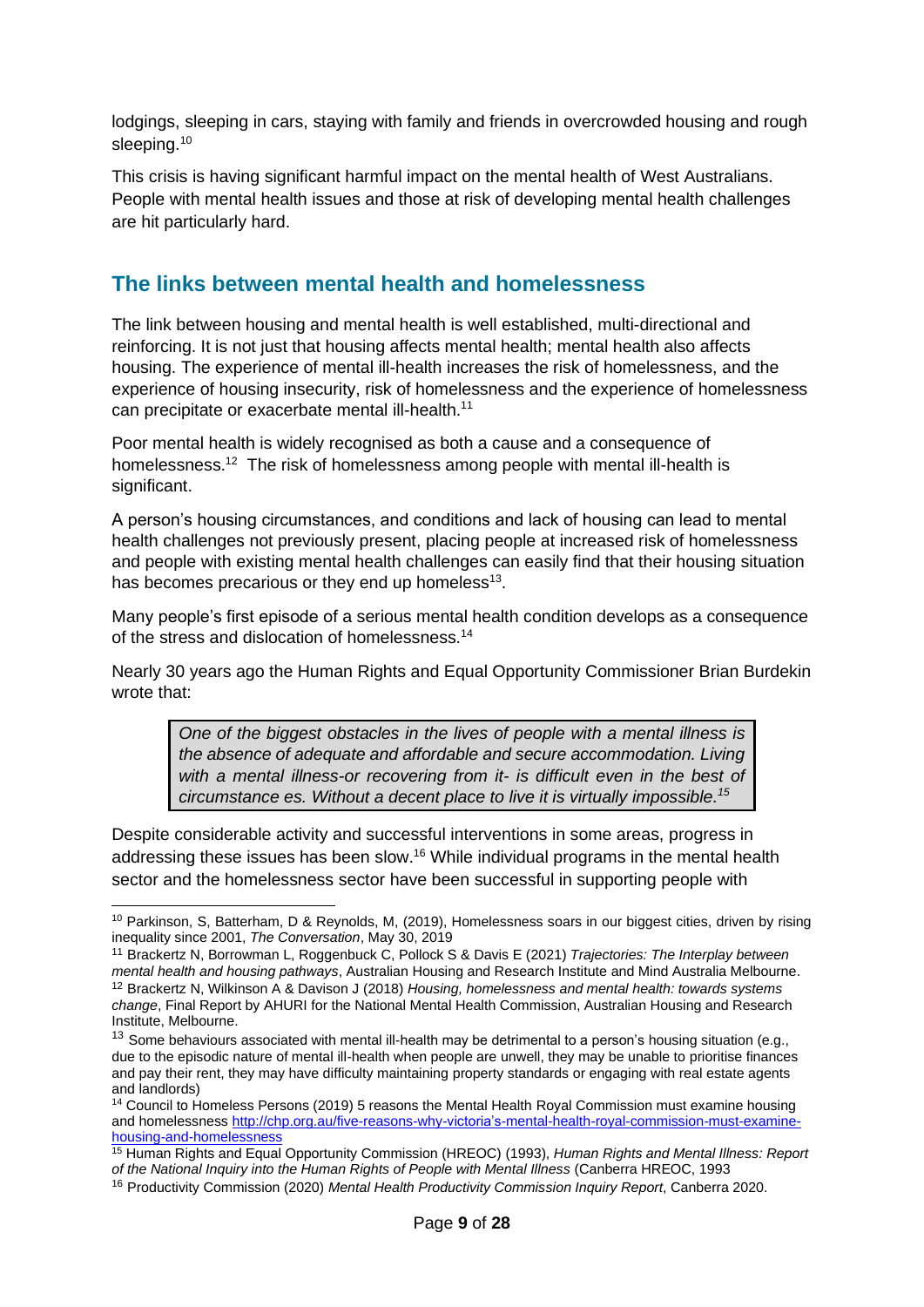experience of mental ill-health and housing insecurity into stable and secure accommodation, much more needs to be done.<sup>17</sup>

We know that having a diagnosed mental health condition increases the likelihood by 39% that people will be forced to move from their home within one year, thereby increasing the risk of homelessness with people experiencing psychological distress having an 89% likelihood of financial hardship in the following year.<sup>18</sup>

The Productivity Commission Inquiry into Mental Health found that at least 31,000 people across Australia living with mental ill-health are experiencing or are at risk of homelessness and have an unmet need for long term housing.<sup>19</sup>

There are high rates of mental ill-health among people accessing specialist homelessness services.

- Across Australia, the number of people with mental health issues seeking homelessness assistance has almost doubled from 44,732 in 2011-12 to 88,338 in 2019-20. The proportion of people seeking assistance from specialist homelessness services (SHS) who had an identified mental health issue has also increased over time, reaching 32% in 2020-21. These clients represent one of the fastest growing cohorts (sub-groups) within the specialist homelessness services.<sup>20</sup>
- Data from a Perth study found that 67.5% of people in a specialist homelessness health service had at least one mental health condition, nearly half (47.8%) had a dual diagnosis of mental health and alcohol and other drug (AOD issues) and over one third (38.1%) had tri-morbid mental health, AOD and physical health conditions.<sup>21</sup>
- The rate of specialist homelessness services clients with a mental health issue was 11 times higher for Aboriginal and Torres Strait islander people than non-Indigenous Australians.<sup>22</sup>
- The rate of specialist homelessness services clients with a current mental health issue was higher for women than men.
- In 2019-20 almost half of specialist homelessness services clients with a mental health issue reported an episode of homelessness in the past 12 months before presenting to an agency. This compares to one third of clients without a current mental health issue.

<sup>17</sup> Productivity Commission (2020) *Mental Health Productivity Commission Inquiry Report*, Canberra 2020.

<sup>18</sup> Brackertz N, Borrowman L, Roggenbuck C, Pollock S & Davis E (2021), *Trajectories: The Interplay between mental health and housing pathways,* Australian Housing and Research Institute (AHURI) and Mind Australia Melbourne, 2021.

<sup>19</sup> Productivity Commission (2020) *Mental Health Productivity Commission Inquiry Report*, Canberra 2020, see pages 1001-1002.

<sup>20</sup> Australian Institute of Health and Welfare (2022), *Mental Health Services in Australia*, Australian Government, Canberra, February 2022.

<sup>&</sup>lt;sup>21</sup> Valessi S, Tuson M, Davies A & Wood L (2021) Multimorbidity among people experiencing homelessness-Insights form Primary Care Data, *International Journal of Environmental Research and Public Health* 18, (12):6498. <https://doi.org/10.3390/ijerph18126498>

<sup>22</sup> Australian Institute of Health and Welfare (2022), *Mental Health Services in Australia,* Australian Government, Canberra, February 2022.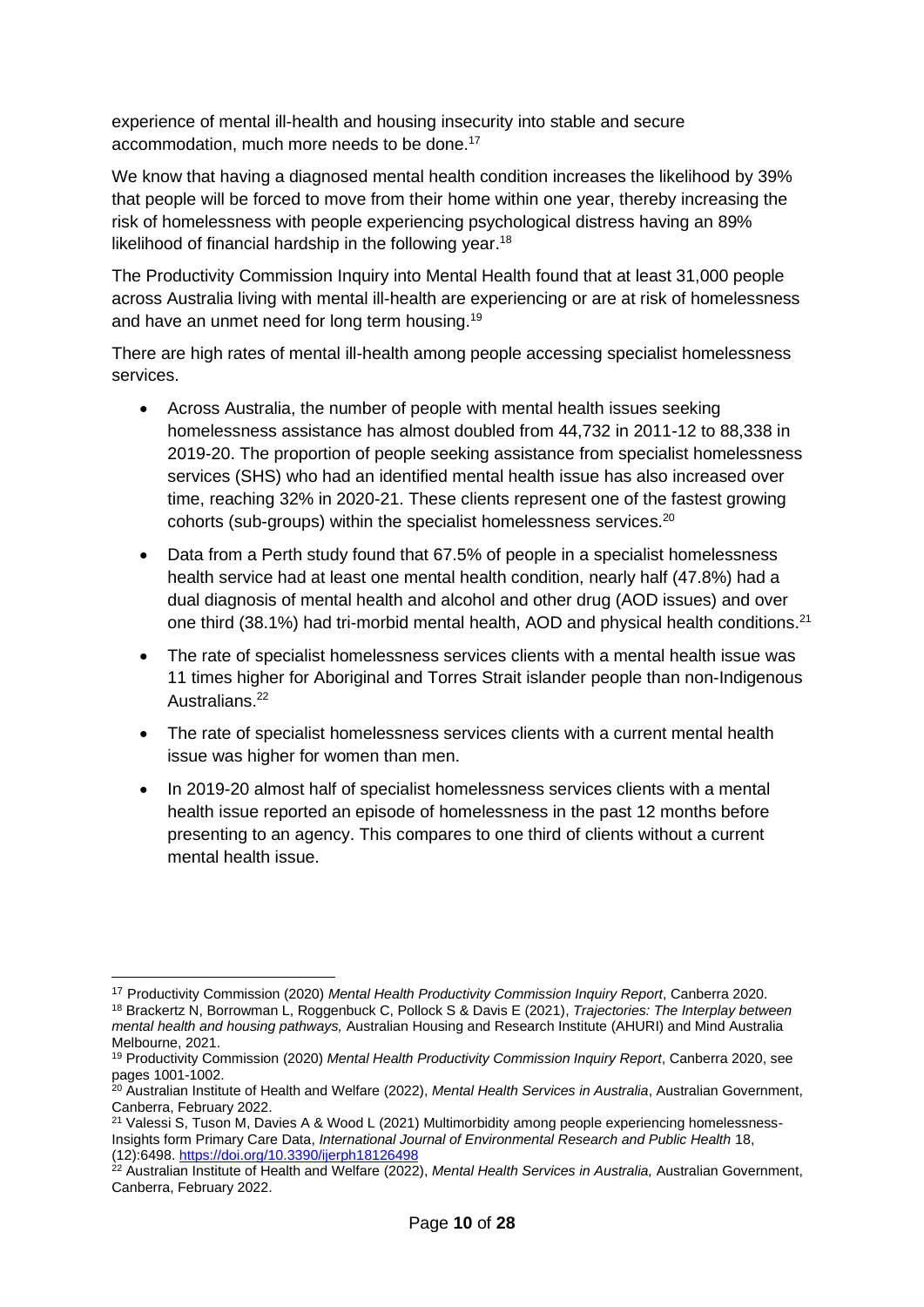• People experiencing homelessness are heavy users of the health system because mental health conditions (and other health conditions) get worse without a safe place to live.<sup>23</sup>

Despite the high prevalence of clients with complex mental health issues and co-occurring mental health and AOD issues, specialist homeless services are limited in their capacity to provide in-depth, ongoing mental health support to people with mental health issues. This lack of capacity arises from lack of funding for mental health support, their limited role, and the lack of specialist staff skill in providing wrap around mental health support to people with complex mental health issues The main services they provide are information/advice, basic assistance, advocacy liaison on behalf of the client and material aid.<sup>24</sup>

*People with mental health accommodation needs are more often than not traumatised throughout many differing events in their lives. Accommodation must be more person centred- a one size fits all does not give the needed support (Consumer)*

One cohort of people not well served by existing housing, homelessness or mental health and AOD services are people at risk of homelessness or experiencing homelessness as a result of co-occurring alcohol and other drug issues. Too often they are excluded from services and support because of a lack of 'joined up' approaches which address both their mental health needs and AOD issues, or because services do not have the skill, capabilities or resources to work with people with complex co-occurring issues over time.

## <span id="page-10-0"></span>**Ensure better alignment between the funding and delivery of housing, homelessness, mental health and alcohol and other drug and human and community service systems.**

Housing, homelessness, mental health and alcohol and other drugs operate as separate policy settings, funding and service delivery systems. Responsibility for policy making, strategic direction setting, planning, governance and funding is dispersed across different Ministers and multiple state and Federal (and local) government agencies.<sup>25</sup>

The CEO of a small metropolitan service provider funded by State and Commonwealth government agencies told us

> *Having MHC, WAPHA and Communities involved somewhat makes the coordination of resources clumsy.*

WAAMH believes there must be improved policy, funding and service integration between housing and homeless sectors, community mental health sector, public mental health and other service sectors to support effective service delivery and reduce the silos between the various sectors. In addition, specialist homelessness services should be delivered through close collaboration between these sectors.

<sup>&</sup>lt;sup>23</sup> Council to Homeless Persons (2019) 5 reasons the Mental Health Royal Commission must examine housing and homelessnes[s http://chp.org.au/five-reasons-why-victoria's-mental-health-royal-commission-must-examine](http://chp.org.au/five-reasons-why-victoria’s-mental-health-royal-commission-must-examine-housing-and-homelessness)[housing-and-homelessness](http://chp.org.au/five-reasons-why-victoria’s-mental-health-royal-commission-must-examine-housing-and-homelessness)

<sup>&</sup>lt;sup>24</sup> Australian Institute of Health and Welfare (2022) op.cit

<sup>25</sup> Productivity Commission (2020) *Mental Health Productivity Commission Inquiry Report*, Canberra 2020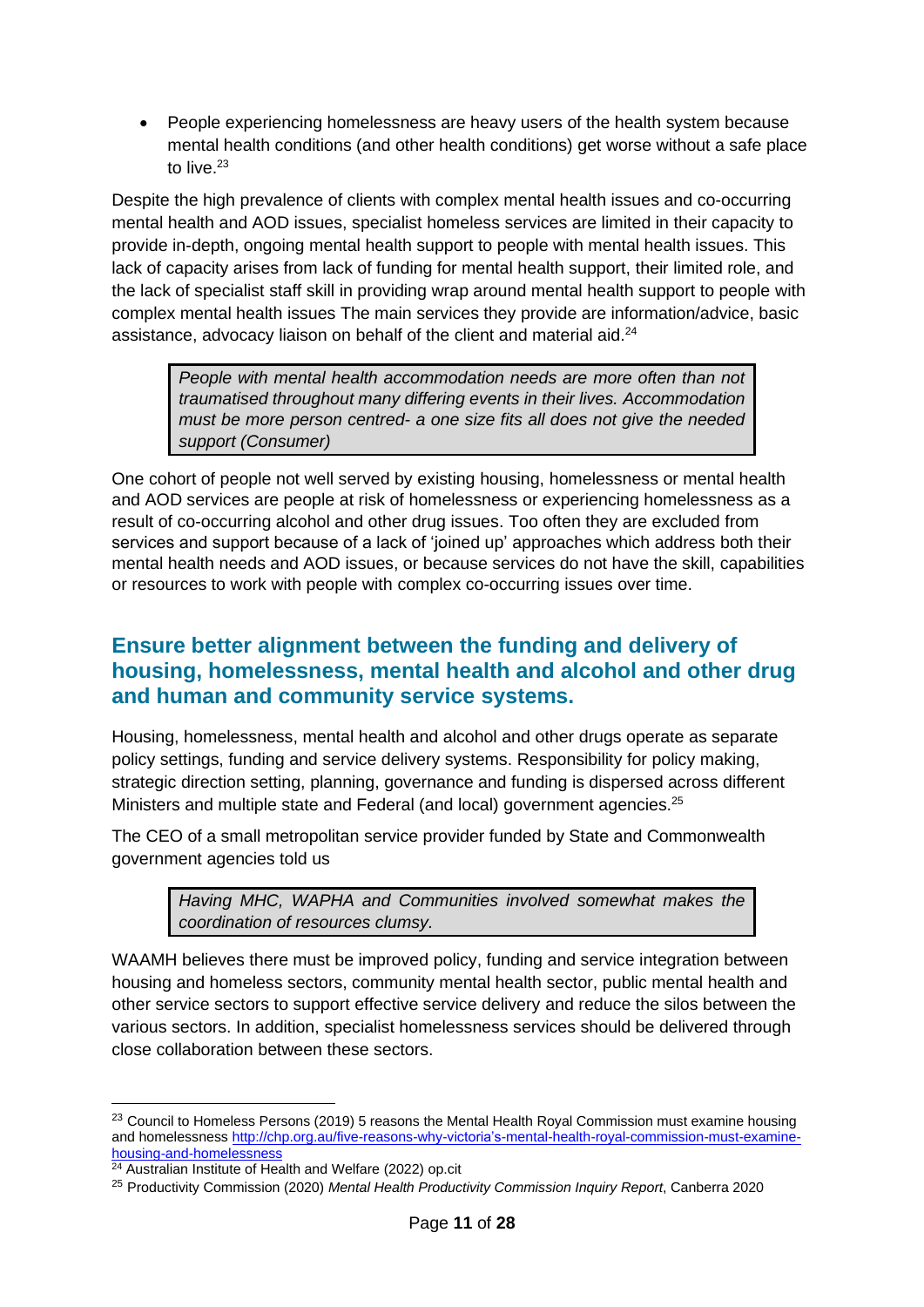While progress has been made in recent years, particularly at the service delivery level, there is much more to do.

Homelessness and mental health services that are well coordinated and link with drug and alcohol and services and family and domestic violence services are more effective at supporting people experiencing mental ill health who are homeless or at risk of homelessness.<sup>26</sup>

Service delivery is provided by a combination of private, public, not-for-profit, faith based, and charitable organisations all funded by a complex mixture of different State, Federal and local government organisations and corporate and philanthropic funders<sup>27</sup>. Organisations have different purposes, roles, capacities, and philosophies and often have to compete with each other for limited funding. A result is that services often work independently of each other, which can create a fragmented response.

*It would be good to review the model of service delivery. What is currently in place for most rural and regional communities is not working. The people looking after individuals with a lived experience of mental health issues need to control the housing stock and provide the wrap around services. If services are provided by separate organisations/services there is always the possibility that people fall between the service parameters and get lost or forgotten. If you are only looking after the homeless then you are reliant on other services such as mental health or housing to work with you and this is not always possible, resulting in a poor outcome for the individual. (CEO of a regional mental health service provider)*

The difficulties and challenges of achieving coordination and integration across separate tiers of government funding and separate service delivery systems and sectors are significant and this contributes to poorer housing and health outcomes for people with lived experience of mental health who are homeless or at risk of homelessness.<sup>28</sup>

*There are also competitive dynamics that are acting as system blocks due to a lack of cooperation for joint servicing/inter-program transitions (Consumer)*

In response to a question about actions needed to improve responses to people with mental health and homelessness issues, a service manager wrote about the challenges of coordinating supports across systems and sectors

*Effective engagement between youth specific homelessness services and the mental health clinicians available. This requires the youth specialist agency to be skilled and trained in mental health areas, possibly be accredited under the National Mental Health standards if funded directly from MHC or Commonwealth/Primary Health networks.*

<sup>26</sup> Productivity Commission (2020) *Mental Health Productivity Commission Inquiry Report*, Canberra 2020

<sup>27</sup> Brackertz N, Wilkinson A & Davison J (2018), *Housing, homelessness and mental health: towards systems change,* Final Report by AHURI for the National Mental Health Commission, Australian Housing and Research Institute, Melbourne.

<sup>28</sup> Brackertz N, Borrowman L, Roggenbuck C, Pollock S & Davis E (2021), ibid..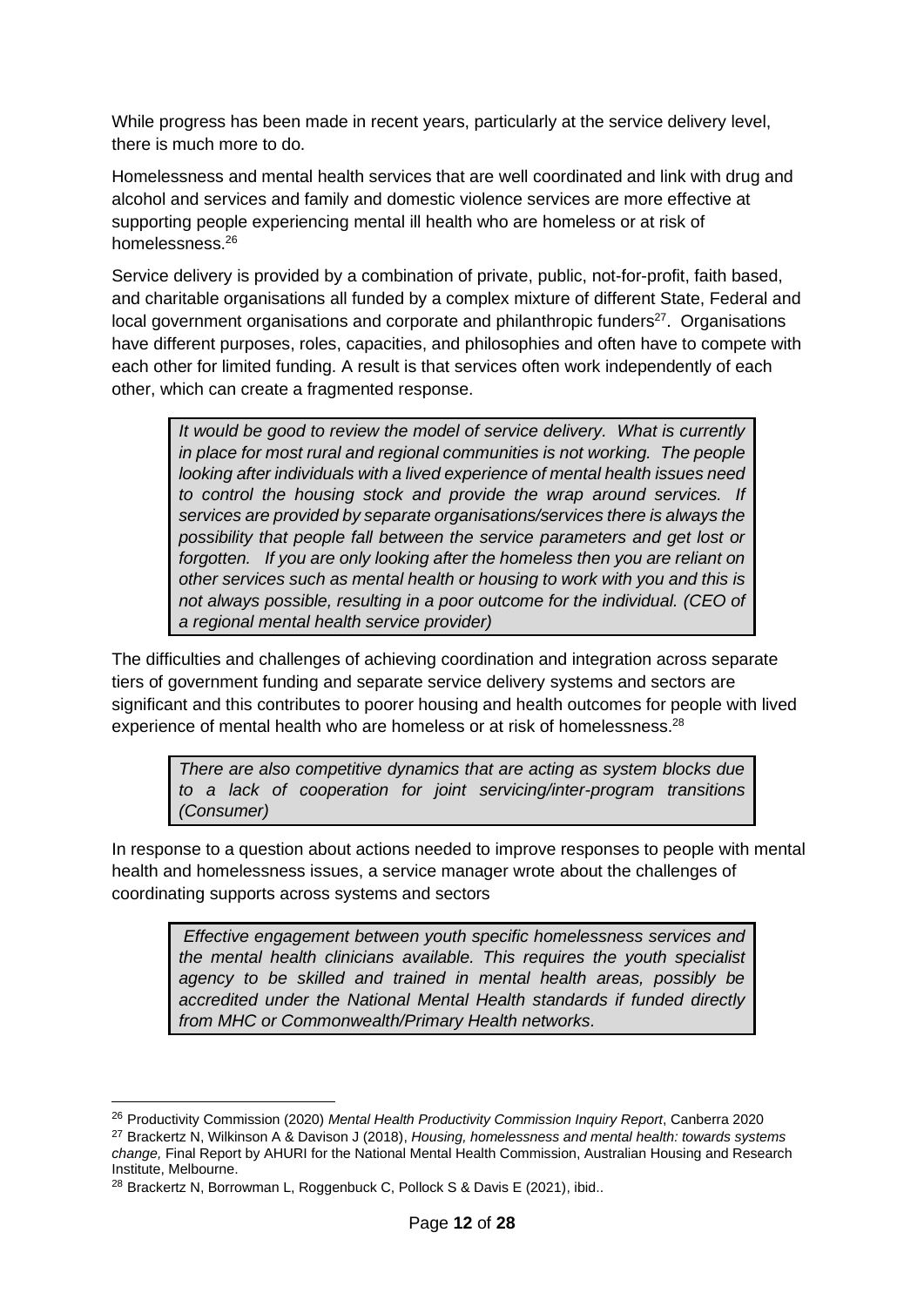#### **Proposed actions**

- WA Government to implement mechanisms and provide resourcing to facilitate better coordination between parts of the clinical and community mental health systems and the housing and homelessness systems.
- The WA Government invest in specialist mental health support and transition workers to support Housing First Programs and Common Ground facilities to meet the needs of people with complex mental health issues (and co-occurring alcohol and other drug issues) who are engaged or need to engage with or are exiting mental health services (including acute mental health care).

## <span id="page-12-0"></span>**Term of Reference 1: The current funding and delivery of services**

In thinking about the funding and delivery of homelessness services we encourage the Inquiry to include in its analysis the level and types of funding provided by the Mental Health Commission, the Department of Justice, Health Department of WA, Industry Regulation and Consumer Protection within the Department of Mines, Industry Regulation and Safety as the programs and services funded by those government agencies all make a major contribution to responding to and addressing homelessness, although they may not be formally part of the specialist homelessness sector. Some examples are:

- Mental Health supported accommodation (Mental Health Commission)
- Mental health community support services (Mental Health Commission)
- Alcohol and other drug services in the public and non-government AOD sector (Mental Health Commission)
- Tenancy support (Department of Mines, Industry Regulation and Safety)
- Community legal services (Department of Justice)
- Prisoner community re-entry services (Department of Justice)
- Public mental health services (Mental Health Commission, Health Service providers)
- Women's health services (Health Department of WA)

## <span id="page-12-1"></span>**The significant role of the Mental Health Commission**

The Mental Health Commission is a significant player & the programs and services it funds play a critical role in responding to and addressing homelessness, through the prism of supporting people with mental health and AOD issues. The Commission funds a range of mental health supported accommodation services that address the needs of people experiencing mental ill-health and AOD issues who are homeless or at risk of homelessness.

This includes:

• Residential services provide short, medium or long-term accommodation. The accommodation may include support services for daily living that promote recovery.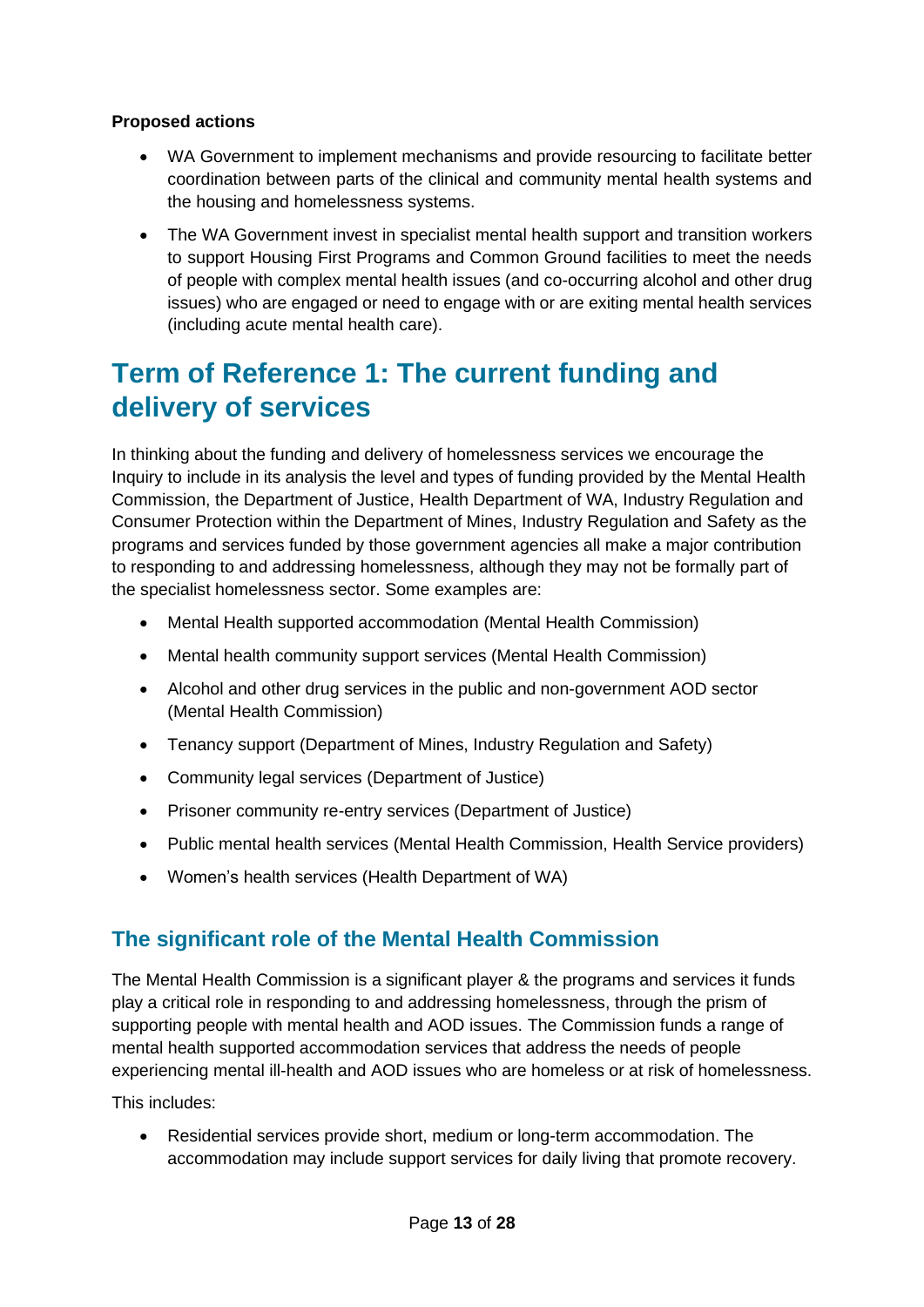- [Step up/step down services](https://www.mhc.wa.gov.au/about-us/major-projects/community-mental-health-step-upstep-down-services/) provide short term (generally up to 28 days) residential mental health specialised support, in a community-based environment.
- Transitional services support people for a longer time period. The Commission is currently establishing a [Community Care Unit](https://www.mhc.wa.gov.au/about-us/major-projects/implementing-the-a-safe-place-strategy/) for adults with severe and persistent mental health issues and complex needs, who require a high level of support.
- Other models include [Community Supported Residential Units,](http://www.health.wa.gov.au/docreg/Education/Population/Health_Problems/Mental_Illness/csru_kelmscott_fact.pdf) which support people with a mental illness and low to medium daily living support needs, and the [Individualised Community Living Strategy](https://www.mhc.wa.gov.au/getting-help/community-support-and-treatment-services/about-the-individualised-community-living-strategy/) support program (for individuals with a severe mental illness and have the capacity to live independently with drop in (non 24/7) supports.
- The Commission funds range of homelessness services in the non-government sector and the public mental health sector to support people with mental health, alcohol and other drug issues at risk of homelessness including services such as [Ngatti House \(youth\),](https://www.lwb.org.au/services/static/e75a014d6d57763334d26913eb8b444d/NewNgattiHouseBrochure.pdf) [Ngulla Mia \(adults\)](https://www.rw.org.au/supported-accommodation-2/ngulla-mia/) Perth Inner City Youth Services (youth) and specialist mental health services in the public mental health sector that work with specific cohorts such as homeless people in hospital (Mental Health Homeless Pathways Project<sup>29</sup>), young people, people of CALD background, LGBTIQ people (eg Youth Link<sup>30</sup>, Youth Axis, Youth Reach South).
- The Independent Living Program (or Supportive Landlord Service) provides social housing and a supportive landlord service through a Community Housing Organisation with clinical mental health support and psychosocial supports provided to people with severe and persistent mental illness on a long-term basis in the community.<sup>31</sup>
- Long term mental health residential services for people with high needs also include private psychiatric hostels licensed by the Department of Health's [Licensing and](https://ww2.health.wa.gov.au/Articles/A_E/About-licensing-of-private-healthcare-facilities)  [Accreditation Regulatory Unit.](https://ww2.health.wa.gov.au/Articles/A_E/About-licensing-of-private-healthcare-facilities)
- The Commission is funding a number of new specialist mental health and alcohol and other drug services for young people with mental health and AOD issues who may be homeless or at risk of homelessness including a Youth Step-Up Step-Down facility, Youth Psychosocial Support Packages, Youth Long-term Housing and Support Program and the Youth Mental Health and Alcohol and Other Drug Homelessness Service, which provides transitional supported accommodation for young people aged 16 to 24 who show signs and symptoms of a mental health issue, with or without a co-occurring alcohol or other drug issue, and who are experiencing or are at risk of experiencing homelessness.

<sup>&</sup>lt;sup>29</sup> Vallessi S, Ahlers K & Stafford A, (2022), Pathways from Acute Mental Health care for Individuals experiencing homelessness, *Parity, 33 (4),* May 2020: 41-43.

<sup>30</sup> Sabbioni D, Feehan S, Nicholls C, Rigoli D, et.al., (2018), Providing culturally informed mental health services to Aboriginal youth: The Youth Link model in WA, *Early Intervention in Psychiatry*, 12(1) DOI:10.1111/EIP.12563

<sup>31</sup> Brankovich J, Penter C & McKinney C, (2020), *Report of the Review of the Personalized Support linked to Housing: Supportive Landlord Services Program as part of the Independent Living Program*, Report by the WA Association for Mental Health for the Mental Health Commission, Perth, 31 January 2020.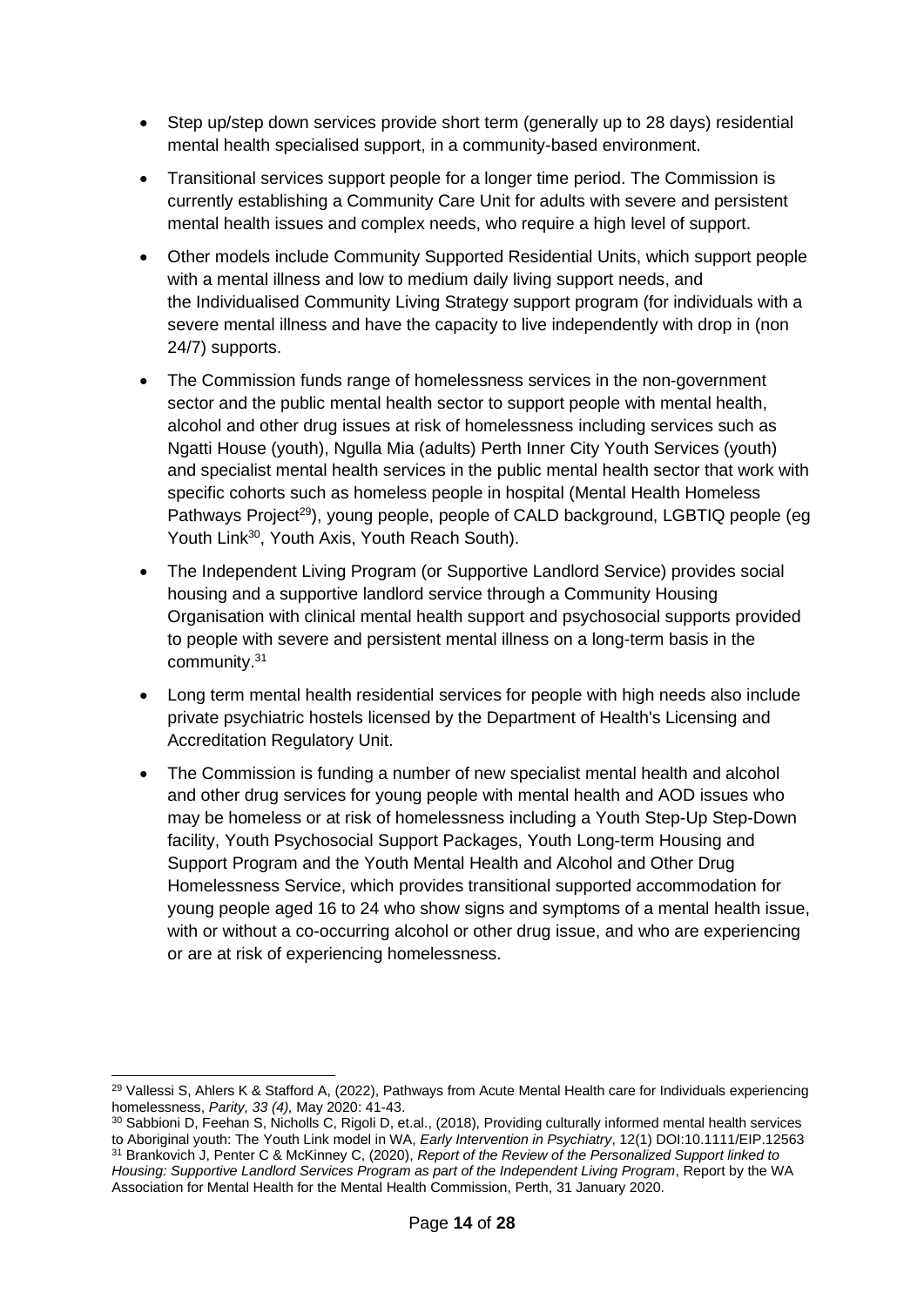### <span id="page-14-0"></span>**Inadequate capacity in the mental health system and underresourcing of mental health community support**

Homelessness could be drastically reduced if people experiencing mental ill-health were able to access supportive housing, as well as mental health support, tenancy related support and other community supports.<sup>32</sup>

Mental health community support and housing support initiatives are under-resourced to the extent they are unable to meet the level of need and demand.

There are many existing mental health support and housing support initiatives, some of which are mentioned earlier, that make a significant difference in the lives of people with mental health issues who are at risk of homelessness or who have lived or living experience of homelessness. However, these programs have difficulty responding to the level of need and demand on them. Additional funding is required to grow, scale up and increase the capacity of the services to meet demand.

*There was no suitable support options available which ended in myself having to supply accommodation and support (Family member)*

At times governments provide short term or once off funding to assist mental health services providing housing and mental health support (and other types of support) to people who are homeless or at risk of homelessness to respond to or manage unmet demand for support services. This short-term funding might be to address an immediate issue such as long wait lists or issues experienced by a particular cohort, such as young people, or is a response by government to a particular crisis or set of circumstances, such as COVID.

Such funding is important as it enables the services to respond to pre-existing gaps and unmet needs in the short to immediate term. However, problems arise when that funding ceases or is not renewed, with the result that the service faces the problem of mounting demand that it is unable to meet.

*A specialist non-government youth service provider who works with young people who are homeless or at risk of homelessness who also have complex mental health and alcohol and other drug issues received some additional funding during COVID to enable it to respond to unprecedented demand and address a pre-existing gap in service provision that had long existed, but which was highlighted by COVID. The additional funding enabled the agency to achieve considerable success in providing support to vulnerable young people. However, the funding was time limited and will cease after 30 June 2022, meaning the service will have to reduce its service capacity in preparation for the cessation of the additional funding.*

For people with mental health issues and homelessness 'wrap around' supports are needed, alongside the provision of housing, to enable sustainable exits from homelessness, sustain housing and enable social and economic participation.<sup>33</sup> The provision of ongoing flexible wrap around mental health support, AOD support (if needed) and housing support is an effective way to end homelessness and support people with complex needs to a better

<sup>32</sup> Brackertz N, Wilkinson A & Davison J (2018), *Housing, homelessness and mental health: towards systems change,* Final Report by AHURI for the National Mental Health Commission, Australian Housing and Research Institute, Melbourne.

<sup>&</sup>lt;sup>33</sup> Mental Health Australia (2022) National Housing and Homeless Agreement Review: Submission to the Australian Government Productivity Commission in response to Issues Paper, 22 February 2022.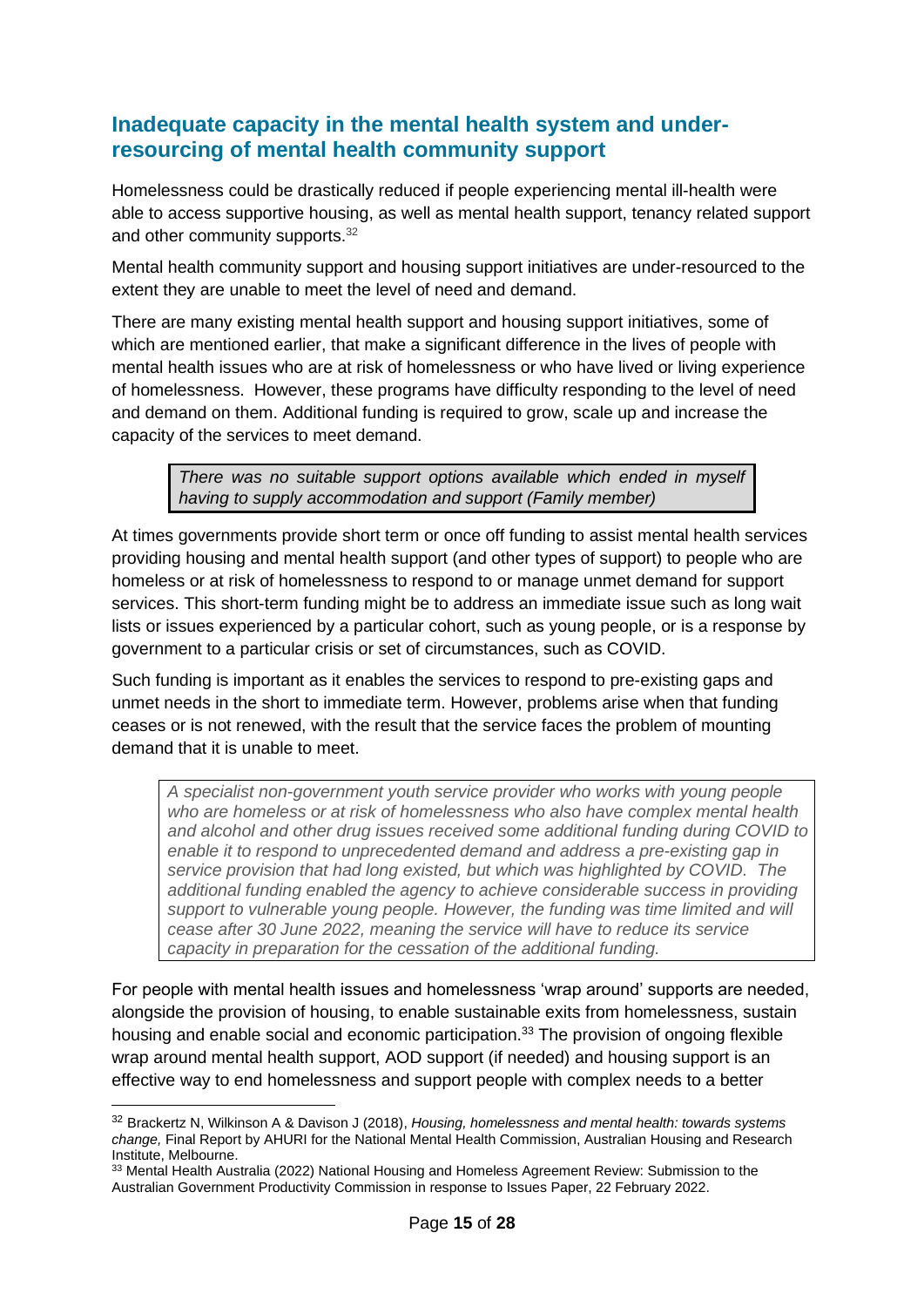quality of life and independence. It is also less costly for governments and the best way to end the revolving door between homelessness services, acute mental health services and rough sleeping.<sup>34</sup>

*I was ready to discharge… but was homeless so had to wait a couple of weeks to find somewhere. I moved to a crisis hostel, but my mental health declined severely as there was no mental health support available. I felt lost and hopeless. I was 17 (Consumer)*

To address homelessness in WA, we need much greater investment in the provision of wrap around mental health support, as well as housing and tenancy support. This support needs to be personalised, recovery oriented $35$  and trauma informed. $36$ 

*Workers who know how to work with trauma and not trigger it and then leave the family having to deal with the consequences (Family member)*

#### **Proposed actions:**

- Close the gap in the availability of housing with integrated mental health support to address the shortfall for people experiencing mental ill-health by expanding existing mental health support and housing support models, including models funded by the Mental Health Commission, that have shown to be effective.
- Department of Communities to embed stronger mental health support and AOD support into Housing First and Common Ground initiatives and all homelessness programs.
- The WA Government and the Department of Communities invest in and expand the use of Housing First models for those who are experiencing persistent homelessness, placing particular emphasis on embedding provision of mental health support and other types of wrap around support, within those models and ensuring there is adequate supply of housing and mental health and AOD support to ensure fidelity with Housing First principles.

## <span id="page-15-0"></span>**The role of the community mental health sector**

The community managed (non-government) mental health sector plays a critical role in addressing and preventing homelessness and supporting people with experience of mental ill-health and homelessness. This work is funded primarily through the Mental Health Commission and other funding providers such as Lotterywest, and philanthropic funders,

<sup>35</sup> By recovery oriented we mean approach to mental health support, which encompasses principles of selfdetermination and personalised care and emphasises hope, social inclusion, community participation, personal goal setting and self-management. See Australian Government, National Mental Health Strategy (2021) *National Framework for Recovery Oriented Mental Health Services: A Guide for Practitioners and Providers.* <sup>36</sup> By trauma informed we mean an approach to the provision of mental health and housing support that recognizes and acknowledges existing trauma among individuals who access services and support and the society at large, and that has the capacity to respond to the dynamics of trauma that people experience. See Cash, R., O'Donnell, M., Varker, T., Armstrong, R., Di Censo, L., Zanatta, P., Murnane, A., Brophy, L., & Phelps, A. (2014). *The Trauma and Homelessness Service Framework*. Report prepared by the Australian Centre for Posttraumatic Mental Health in collaboration with Sacred Heart Mission, Mind Australia, Inner South Community Health and Vincent Care Victoria.

<sup>34</sup> Parsell C, Peterson M, Culhane D, (2017), Cost Offsets of Supportive Housing Evidence for social work. *British Journal of Social Work*, 47 (5), pp 1534-1553.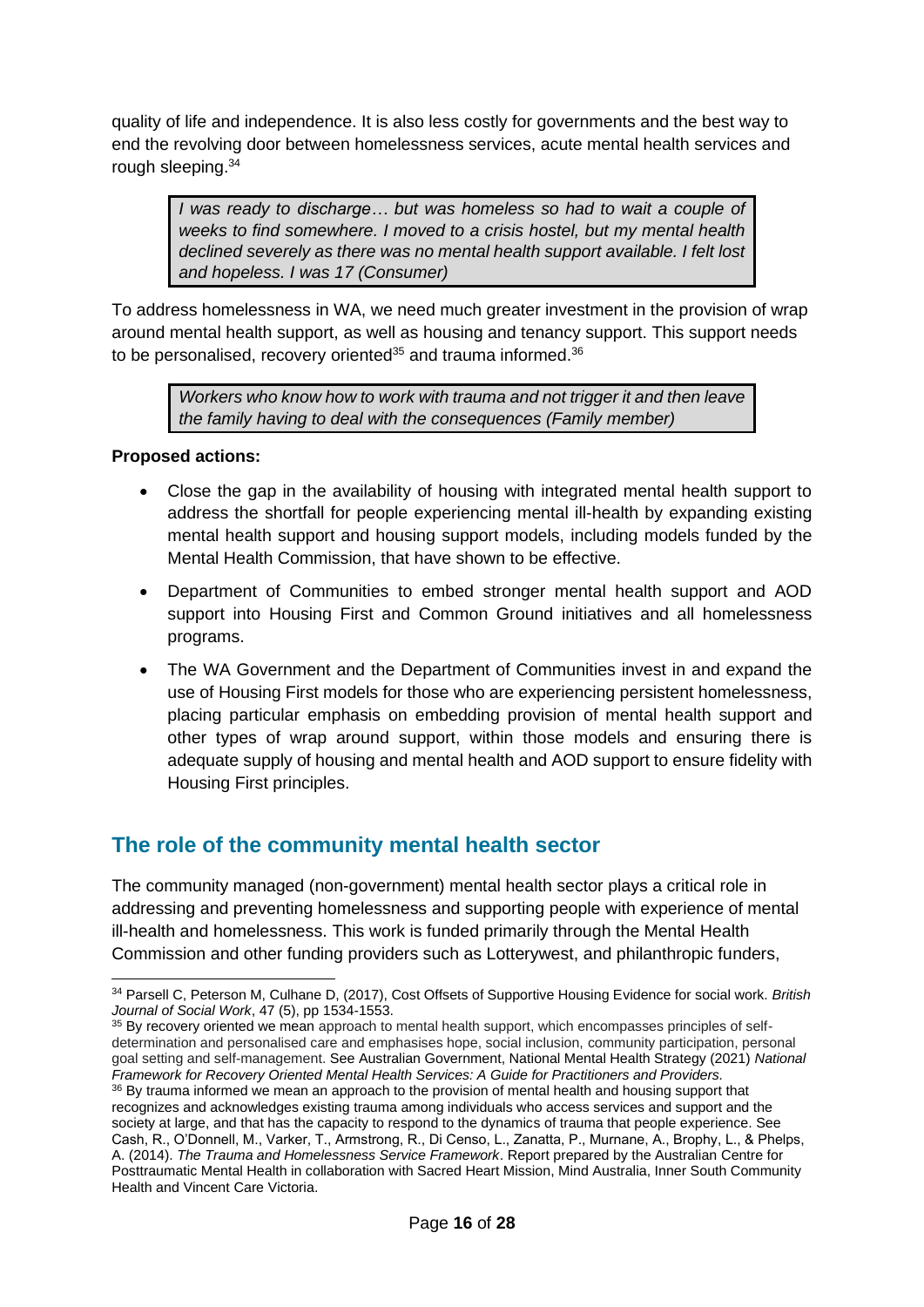and is seen as part of the response to mental health issues rather than homelessness. The role of the sector in addressing homelessness has not always been recognised and acknowledged.

Community mental health services are often the first point of contact for concerns from consumers, family members and service providers about people with mental health issues who may be at risk of homelessness or are homeless. This is particularly the case in regional areas. However, with a few exceptions, community (non-government) mental health services are rarely funded under the specialist homelessness programs funded through the Department of Communities to respond to these issues.

Where non-government mental health services receive specialist homelessness funding (for example through the former NPAH Program) the level of funding provided is inadequate to meet the increasing demand for recovery oriented and person-centred support for people with mental health issues experiencing homelessness or at risk of homelessness.

The manager of a specialist youth mental health and homelessness services in the metropolitan area wrote.

> *There is not sufficient access to psychosocial supports in youth homelessness to bolster early engagement, education through trusted relationships, engagement of young people with clinicians and skilling up the youth homelessness team workforce*

The CEO of mental health service provider in a regional centre who employs a half time (0.5 fte) Housing Support worker told us:

*In 2021 – we had 42 referrals from various sources – mostly the mental health clinics and other mental health programs to assist people with homelessness or at serious risk of due to tenancy issues where the client was about to either be evicted due to the price of rent rising or homes being sold, to people being unable to find rentals due to the extreme competition.* 

*On top of that 42 – we had at least 2 calls per week from people wanting to access the homelessness program from other sources, that were not official referrals (self-referrals, psychologists, GP's, other specialist housing programs and other organisations – due to the extreme pressure on housing (emergency, crisis, transitional and rental resources) – desperate for help to prevent homelessness.* 

#### **Proposed actions:**

- The WA Government and the Department of Communities invest in and expand the use of Housing First models for those who are experiencing persistent homelessness, placing particular emphasis on embedding provision of mental health support provided by the community mental health sector and other types of wrap-around support, within those models and ensuring there is adequate supply of housing and mental health and AOD support to ensure fidelity with Housing First principles.
- The Mental Health Commission and the Department of Communities to ensure funding is available so that an adequate level of mental health support, clinical and psychosocial support and housing support is available to and/or within all services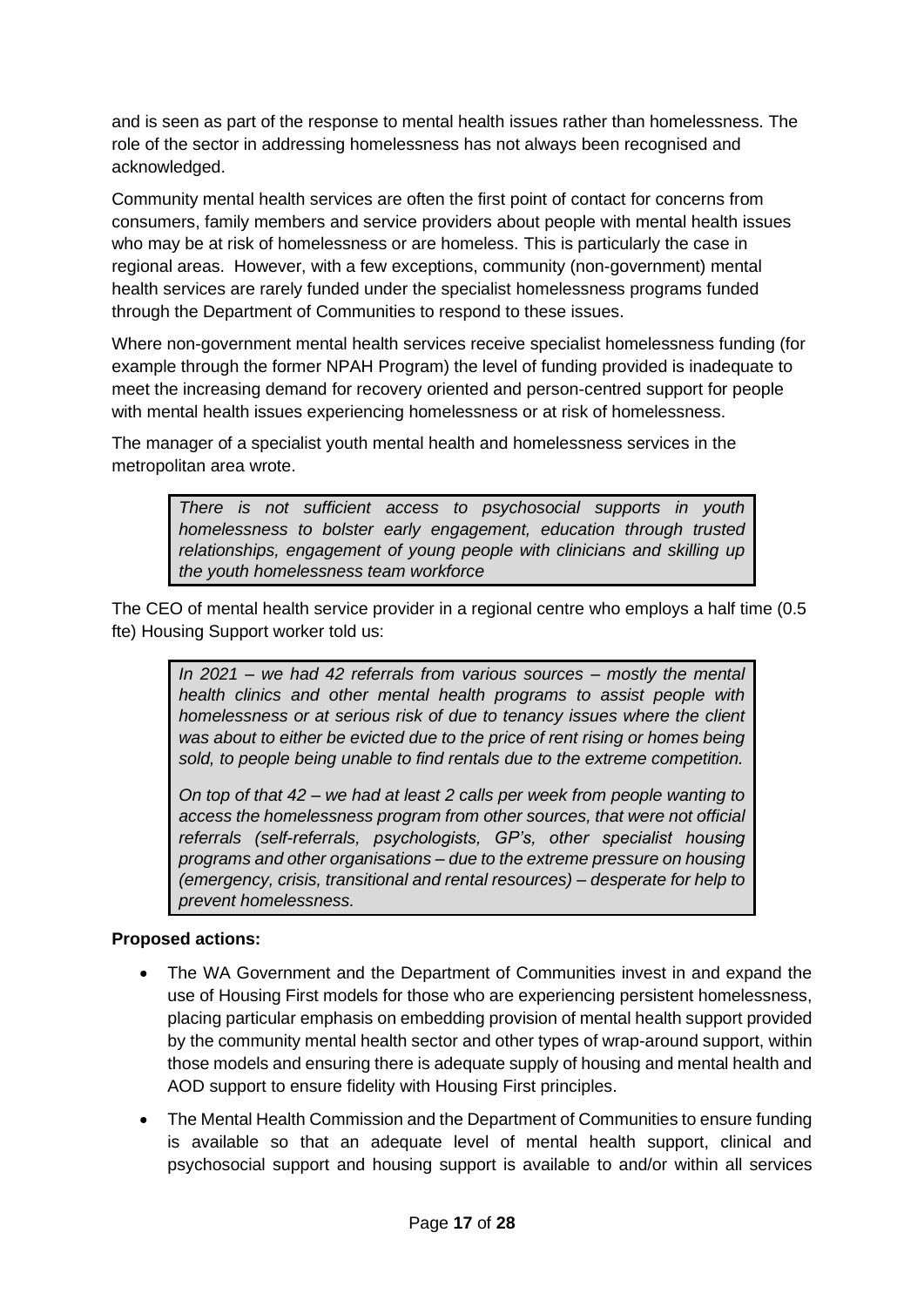responding to people with mental health issues who are homeless or at risk of homelessness.

## <span id="page-17-0"></span>**Funding for specialist mental health and other community services**

A considerable amount of support provided to people experiencing or at risk of homelessness who are also experiencing mental health issues is provided by services whose primary role is not to address homelessness. These agencies and groups respond to issues of homelessness as part their daily work, however they are not specifically funded for that purpose. Examples include community mental health servicest, mental health supported accommodation services, tenancy support services, community legal services, financial counselling services, women's health services, youth services, family support services and parenting services.

Increased funding is required for community based mental health services and broader community services in the non-government sector that work with people who are homelessness or at risk of homelessness. In the non-government mental health sector this includes mental health services that respond to people who are homeless or at risk of homelessness and supported accommodation services such as the Independent Living Program and the ICLS Program both of which funded by the Mental Health Commission.

[Having a job](https://link.springer.com/article/10.1007/s10935-007-0097-5) and an income can be a crucial factor in being able to break free from the cycle of homelessness. Hence, a recovery goal for many people who experience homelessness and mental health issues is to find (or retain) $37$  competitive employment. Yet for many people this goal is not easy to accomplish. Finding a place to live and a job is even more challenging for those who also experience mental health challenges.

Not surprisingly, given the challenges of finding and maintaining employment<sup>38</sup> while homeless, researchers have estimated high levels of unemployment among people experiencing homelessness. 39

Being unemployed while experiencing homelessness also makes it difficult to exit homelessness, and people experiencing homelessness face a range of barriers to employment.

However, even though unemployment rates are high among people experiencing homelessness, many people experiencing homelessness want to work and, with the right supports and opportunities, can achieve positive employment outcomes.<sup>40</sup>

The Individual Placement and Support (IPS) program has been coined the "gold standard" for vocational interventions with people with mental health challenges and has consistently shown dramatic increases in employment for people who have serious issues with mental

<sup>37</sup> See Scutella R & Swami R (2018) Fact Check Q & A: do about 30% of homeless people have a job, The Conversation, May 7 2018. [https://theconversation.com/factcheck-qanda-do-about-30-of-homeless-people-have](https://theconversation.com/factcheck-qanda-do-about-30-of-homeless-people-have-a-job-95514)[a-job-95514](https://theconversation.com/factcheck-qanda-do-about-30-of-homeless-people-have-a-job-95514)

 $38$  Swani found that homelessness is more strongly associated with difficulty in retaining employment than with finding employment. Swami N, (2018), The grim cycle of unemployment and homelessness, Pursuit, University of Melbourne,28 February 2018. [https://pursuit.unimelb.edu.au/articles/the-grim-cycle-of-homelessness-and](https://pursuit.unimelb.edu.au/articles/the-grim-cycle-of-homelessness-and-unemployment)[unemployment](https://pursuit.unimelb.edu.au/articles/the-grim-cycle-of-homelessness-and-unemployment)

 $39$  Australian data suggests that around 30% of people who are homeless are employed. See Scutella R & Swami R (2018) Fact Check Q & A: do about 30% of homeless people have a job, The Conversation, May 7 2018. <https://theconversation.com/factcheck-qanda-do-about-30-of-homeless-people-have-a-job-95514>

<sup>40</sup> Swami N, (2018), The grim cycle of unemployment and homelessness, *Pursuit*, University of Melbourne,28 February 2018[. https://pursuit.unimelb.edu.au/articles/the-grim-cycle-of-homelessness-and-unemployment](https://pursuit.unimelb.edu.au/articles/the-grim-cycle-of-homelessness-and-unemployment)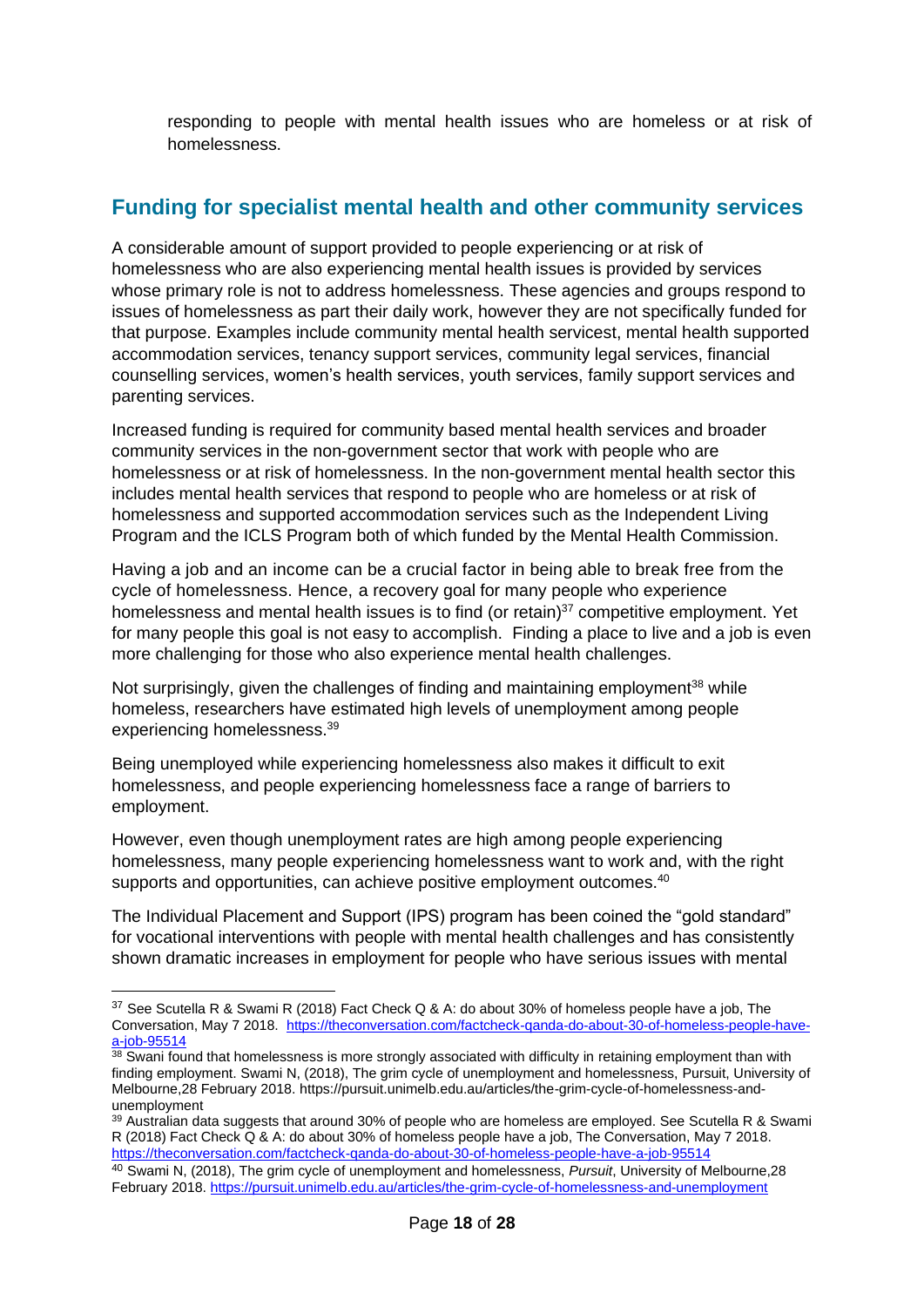health in 19 randomised controlled trials.<sup>41</sup>The IPS programs have been developed and implemented internationally, and have been heavily researched to determine the costs and benefits of this type of program compared to other vocational services.<sup>42</sup>

The IPS is being adapted for homeless populations.<sup>43</sup>

#### **Proposed actions:**

- The WA Government, The Mental Health Commission and the Department of Communities to ensure funding is available so that an adequate level of mental health support, clinical and psychosocial support and housing support and other supports are available to and/or within all services responding to people with mental health issues who are homeless or at risk of homelessness.
- The WA Government develop and pilot employment support models, such as the Individual Placement and Support Program to address the employment related aspirations and needs of people with mental health issues who are at risk of homelessness or who have a lived experience of homeless.

### <span id="page-18-0"></span>**Funding to grow and develop workforce capacity**

People who experience mental ill-health and homelessness have some of the most complex intersecting health and social challenges. This has significant implications for the staff who work with people with lived experience of mental ill-health and homelessness.

*We faced utter discrimination as the person was recently out of prison. They were seen as "too hard". Total lack of understanding of trauma by the worker assessing him for the accommodation so they triggered him while doing the assessment because of some of the questions asked and how they asked them. And this was someone who the accommodation agency knew had been referred there while still on a mental health ward (Family member)*

Peer support is an important approach as mentors and role models, peer support and lived experience workers can provide invaluable support and show from their own lives that it is possible to overcome mental ill health and exit homelessness, and also warn against pitfalls.

The inclusion of peer support workers in the staff team should be a key feature of all initiatives targeting people who experience mental ill health and homeless, including Common Ground and Housing First projects.

> *The ideal would be a peer support worker who knows all the systems well not just one part of it and who can do everything from the initial contact with the person to encourage them, to stay in touch with me and who can be real about what's involved as well as present the person in the best possible light to the service. If there are family and friends trying to help they're often just*

<sup>41</sup> Bond G, (2013) Evidence for the Effectiveness of Individual Placement and Support Model of Supported Employment [http://sites.dartmouth.edu.au/ips/files/2013/01/Evidence-IPS\\_11\\_2013.pdf](http://sites.dartmouth.edu.au/ips/files/2013/01/Evidence-IPS_11_2013.pdf)

<sup>42</sup> Knapp M, Patel A, Curran C, Latimer E, Catty J, Becker, T, Burns T, (2013), Supported employment; cost effectiveness across six European sites, *World Psychiatry*, (12 (1), pp60-68 DOI:10.1002/wps.20017 <sup>43</sup> Panagio, C (2016), Adapting the Individual Placement and Support Employment program for Vancouver's Homeless population, University of Victoria, Canada April 2016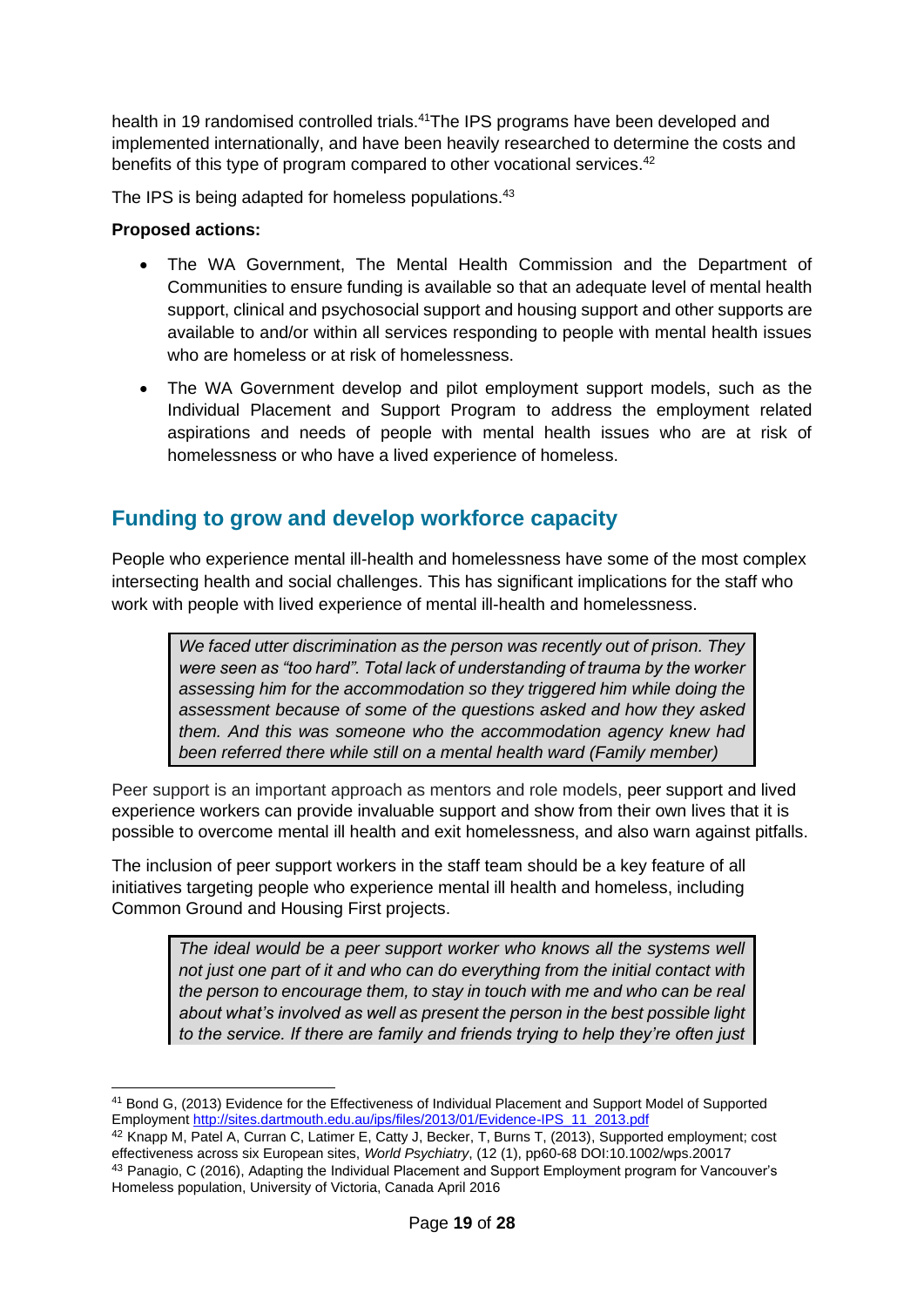*as depressed as the person and non-one cares about them. A good peer worker would take the pressure off the family too (Family member)*

The co-existence of mental health and alcohol and other drug issues among people experiencing homelessness or at risk of homelessness is pervasive and is often linked to experiences of trauma.<sup>44</sup> Too often they are rejected by mainstream and even specialist services as too complex or not within their agency's scope.

*More training is required within these accommodation places. Some staff have none or limited mental health training. It should be mandatory (Family member)*

Data collected from 8618 people experiencing homelessness indicates that 74% reported having a mental health issue, 72.3% an AOD issues and 57.5% had both.<sup>45</sup>

WA research points to enormous unmet need for targeted clinical, outreach and support services to address co-occurring mental health and co-occurring alcohol and drug issues among people who are homeless or at risk of homelessness.<sup>46</sup>

The WA Network of Alcohol and Other Drug Agencies (WANADA) and the WA Association of Mental Health (WAAMH) have worked together to conduct projects to build the capacity of their respective sectors to respond to people with co-occurring mental health and alcohol and other drug disorders.

WANADA and WAAMH are piloting a single tool to enable mental health or alcohol and other drug services to self-assess their agency capacity to support people with co-occurring mental health and alcohol and other drug disorders. The findings of the self-assessment can be used to identify ways that an agency can strengthen its co-occurring capabilities.

The tool is currently being piloted and once finalised it will be made available to our respective sectors. The tool could also be used in the homelessness sector, as well as any sector that responds to people with co-occurring mental health and alcohol and other drug issues.

#### **Proposed actions:**

- Expand alcohol and other drug education and training and training on co-occurring mental health and AOD issues to the mental health workforce, the housing and homeless sector workforce and those workforces that respond to and support people with lived experience of homelessness or who are at risk of homelessness
- Ensure effective trauma informed and cultural competency training is available for Mental Health Commission and Department of Communities funded mental health services, housing and homeless services and any other service that responds to people who are homeless or at risk of homelessness, as well as those who have

<sup>44</sup> Wood L Hickey J, Werner M Davies A & Stafford A, (2020) 'If you have mental health, alcohol and drug use issues you often fall through the cracks of the health system' Tackling this challenge through a novel dual diagnosis outreach services for people experiencing homelessness, *Parity*, The Frontline response to Health and Homelessness, March 2020, 33(2):50-52

<sup>45</sup> Figure cited in Wood L, Hickey J, et.al (2020) from Centre for Social Impact UWA (2020) *National Registry Week Dataset,* Centre for Social Impact, The University of Western Australia, 2020 Perth.

<sup>46</sup> Wood L, Hickey J et.al (2020)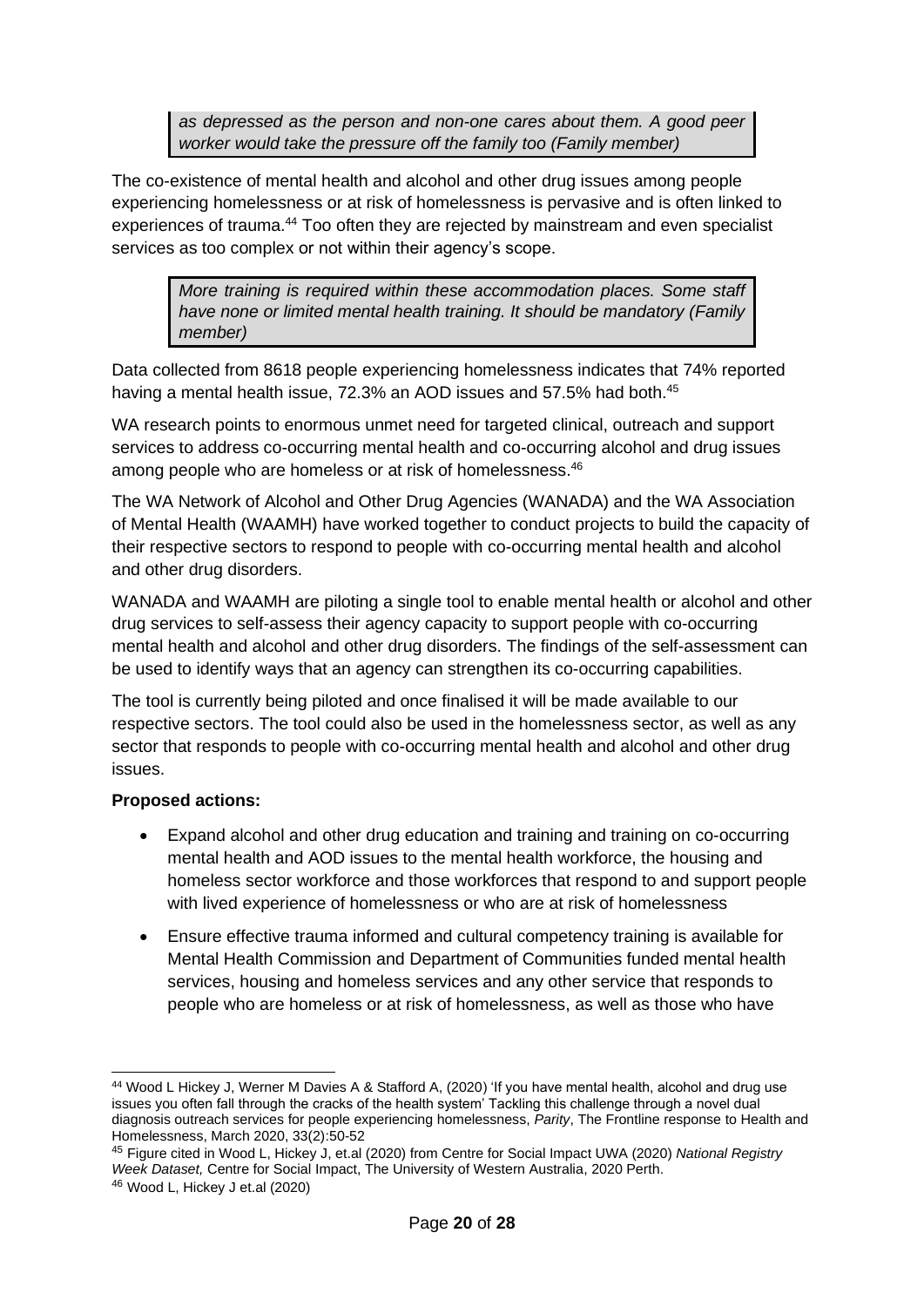experienced homelessness. In particular, to strengthen responses for Aboriginal people, young people and people from CaLD backgrounds.

- Continue to expand the number of peer support workers and lived experience workers in the mental health system and the housing and homelessness system. The inclusion of peer support workers in the staff team should be a key feature of all initiatives targeting people who experience mental ill health and homeless, including Common Ground and Housing First projects.
- The Mental Health Commission and the Department of Communities jointly fund sector development, training and resource development to grow the capacity of mental health workers and homelessness and housing workers to sustain the tenancies of those with lived experience of mental ill health.
- The WA Government to fund programs to educate and support community housing providers, public housing providers, real estate agents, landlords and tenancy managers about how to identify early warning signs of a mental ill health, the opportunities for early intervention and how they might best respond and how they might link tenants to service providers
- Department of Communities to work with key stakeholders to develop the capabilities of public housing staff and agency processes and funded service providers and their own staff to understand the experience of tenants experiencing mental ill health and link them with the required supports and services when needed.

### <span id="page-20-0"></span>**The need for greater focus and investment in prevention and early intervention**

Much of the current response to homelessness focuses on supporting people after they become homeless. However, to really reduce homelessness we need to prevent those at risk from ever becoming homeless in the first place.<sup>47</sup>

Early intervention and prevention can also reduce housing insecurity and improve prospects for mental health recovery and wellbeing.<sup>48</sup>

Research by Deb Batterham suggests that between 8.5% and 11.7% of the population aged 15 years and over are at risk of homelessness. This equates to an estimated 1.5 to 2 million people.<sup>49</sup> Batterham<sup>50</sup> identified that people are at risk of homelessness if they live in rental housing and were experiencing at least two of the following:

<sup>47</sup> Batterham D, Nygaard CA, De Vries J & Reynolds M, (2021), We identified who's most at risk of homelessness and where they are. Now we must act before it's too late, *The Conversation*, 26 November 2021. [https://theconversation.com/we-identified-whos-most-at-risk-of-homelessness-and-where-they-are-now-we-must](https://theconversation.com/we-identified-whos-most-at-risk-of-homelessness-and-where-they-are-now-we-must-act-before-its-too-late-172501)[act-before-its-too-late-172501](https://theconversation.com/we-identified-whos-most-at-risk-of-homelessness-and-where-they-are-now-we-must-act-before-its-too-late-172501)

<sup>48</sup> Brackertz N, Wilkinson A & Davison J (2018), *Housing, homelessness and mental health: towards systems change,* Final Report by AHURI for the National Mental Health Commission, Australian Housing and Research Institute, Melbourne.

<sup>49</sup> Batterham D, et.al (2021)

**<sup>50</sup>** Batterham D et.al (2021); Batterham D (2020) Clarifying the Relationship between Homelessness and Private Rental Markets in Australia: Capabilities, Risk, Mobility and Geography, PhD Thesis, Swinburne Institute of Technology[. https://researchbank.swinburne.edu.au/items/ff7df7fa-b5de-4c7f-a83d-6155505c55bb/1/](https://researchbank.swinburne.edu.au/items/ff7df7fa-b5de-4c7f-a83d-6155505c55bb/1/)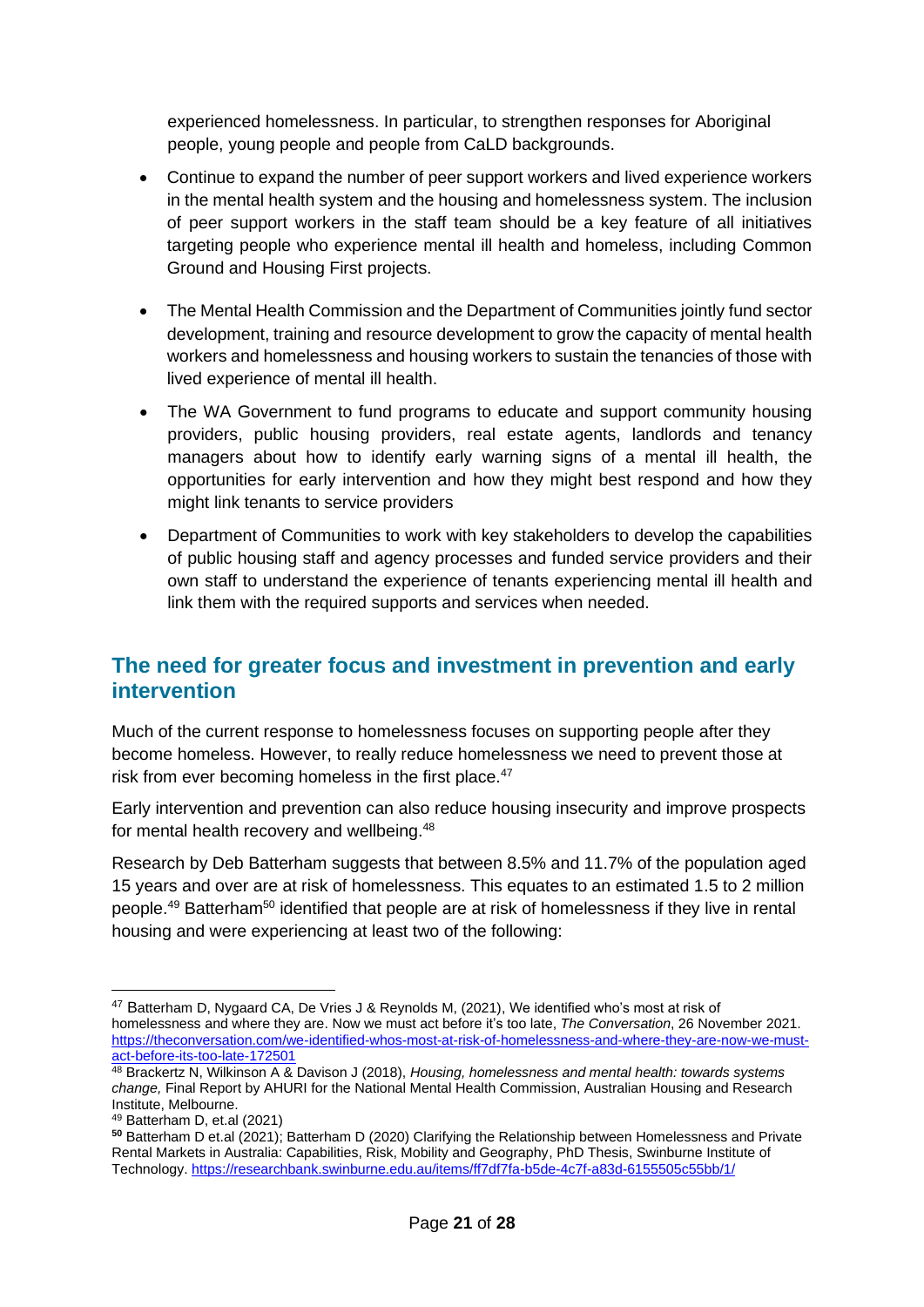- Low income (or lack of income)
- Needing support to access or maintain a living situation due to mental ill-health, disability, problematic alcohol or drug issue and significant ill-health
- Low social resources and supports
- Rental stress (when lower income households put more than 30% of their income towards housing costs
- Vulnerability to discrimination in the housing or job markets

This highlights that many of the levers required to prevent homelessness and mental illhealth lie outside the specialist homelessness and mental health systems, and point to several strategies to prevent homelessness including:

- Urgent provision of more affordable rental housing
- Provision of more private rental access programs which provide ongoing subsidies and financial help for renters and support to address issues that place the tenancy at risk
- Targeted support for Indigenous people, developed in consultation with Aboriginal people and community-controlled organisations
- Ensuring people with mental health issues and alcohol and other drug issues can access the necessary supports they need
- Ensuring people with a disability or health conditions can access the necessary supports.
- Increasing levels of income and income support payments and rent assistance for people who are vulnerable and at risk and experiencing material deprivation.
- Increasing the wages of low paid workers
- Increase funding for the construction of public housing, community housing and affordable private rental

The trauma of homelessness can be avoided by preventing homelessness, intervening early, better structuring of support for people and improving the response to different cohorts.

## <span id="page-21-0"></span>**Term of Reference 2: Comments on 'All Paths lead to Home': Western Australia's 10 Year Strategy on Homelessness 2020-2030**

The key issue is not so much the Strategy itself but its implementation, and the extent to which levels and types of funding available are well directed and implementation of the Strategy delivers the desired outcomes.

As noted, many of the levers needed to address homelessness are outside the housing and homelessness system. Hence, it is important that implementation of the Strategy utilizes those levers and engages collaboratively with sectors and stakeholders outside the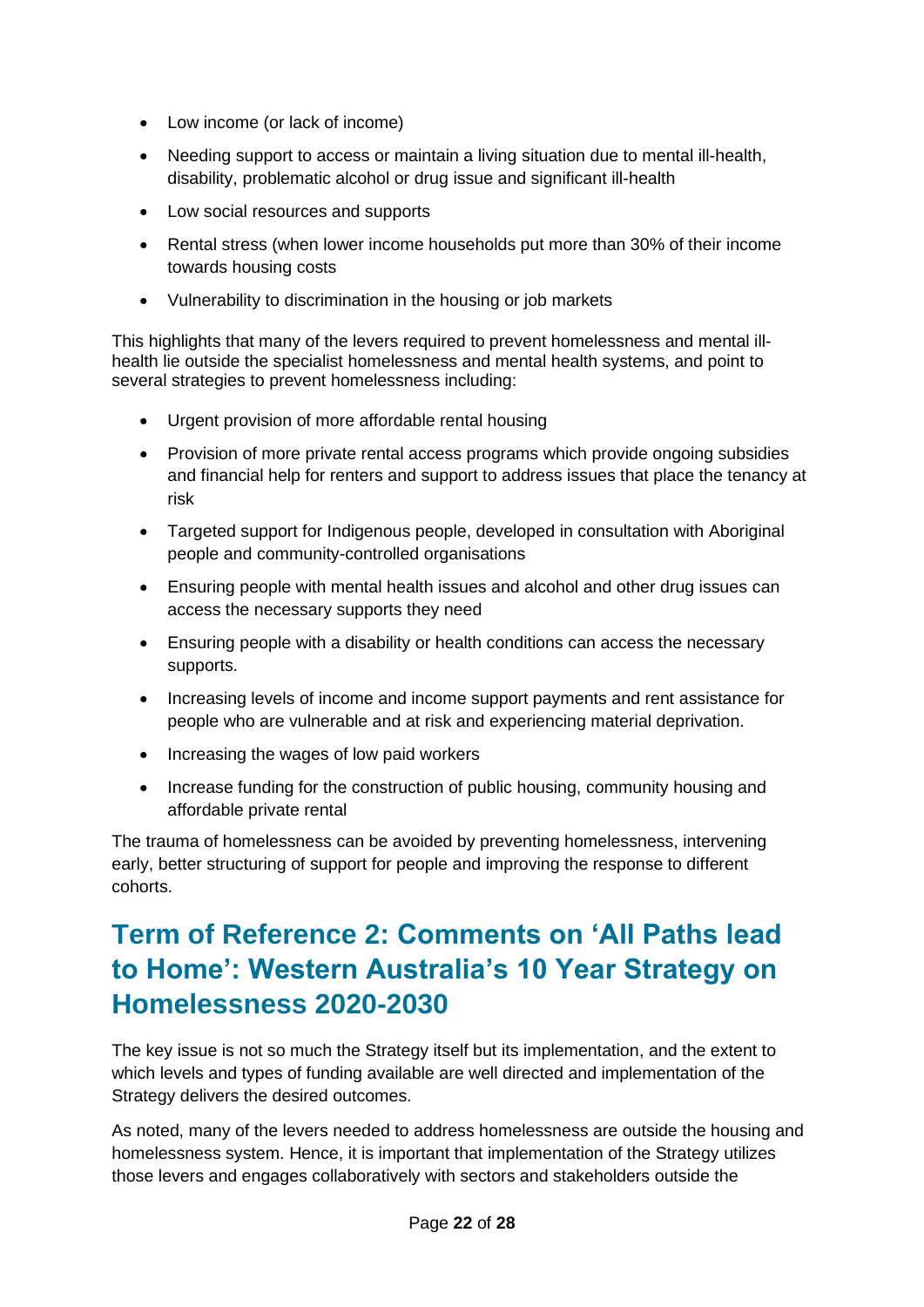specialist homelessness system. In relation to the mental health sector, we are not confident that such a level of engagement and collaboration has yet been achieved.

The Housing First principles upon which the Strategy is based are strong and have widespread support. However, they must be correctly implemented with strong fidelity. Here we have some concerns.

A key factor if the Housing First approach is to be successful is the need for a readily available and adequate supply of affordable, accessible and quality housing stock. Currently that is not the case.

Increasing stock will be critical to successful implementation of Housing First. New government investment into social housing announced in the recent state budget is welcome, however given the pressure on public housing, community housing, private rental and other tenure types, additional investment will be required.

## <span id="page-22-0"></span>**Term of Reference 4: Any other related matter**

## <span id="page-22-1"></span>**The need for greater investment in affordable housing stock**

The chronic underinvestment in affordable rental housing including public housing, community housing, affordable private rental and supported housing is widely recognised.<sup>51</sup>

The lack of affordable housing stock remains one of the most significant issues impacting the mental health and the homelessness systems in WA. There is an urgent need for more affordable rental stock, specifically targeted at those who are homeless or at risk of homelessness, and those with mental health issues whose housing is insecure.

Lack of housing stock. A program to support homelessness without *appropriate housing stock is useless. What housing stock is there is often inappropriate e.g. In Geraldton single people with a mental illness can be offered large or 3-bedroom houses with large yards and they become poor tenants as the place is too big to look after. Often these houses are in areas that does not have public transport and are too far from services for people to walk as well. (Manager of a regional mental health service)*

While we acknowledge that reversing this trend is a long-term task and new government investment announced in the recent state budget is welcome, significant additional investment in affordable rental housing stock is required

The CEO of a regional mental health service wrote:

*The main issues we have in (regional centre) is the lack of suitable housing stock. (Agency name) has a housing program for people with lived experience of mental health issues requiring supported housing. Our program provides the house as well as the wrap around support staff who work with the consumer on their recovery. This model appears to us to have the best outcomes for long-term housing stability for people with a lived experience. Most of our housing consumers have been with us long-term and unfortunately this blocks the entry for new people. We are always* 

<sup>51</sup> Productivity Commission (2020) *Mental Health Productivity Commission Inquiry Report*, Canberra 2020.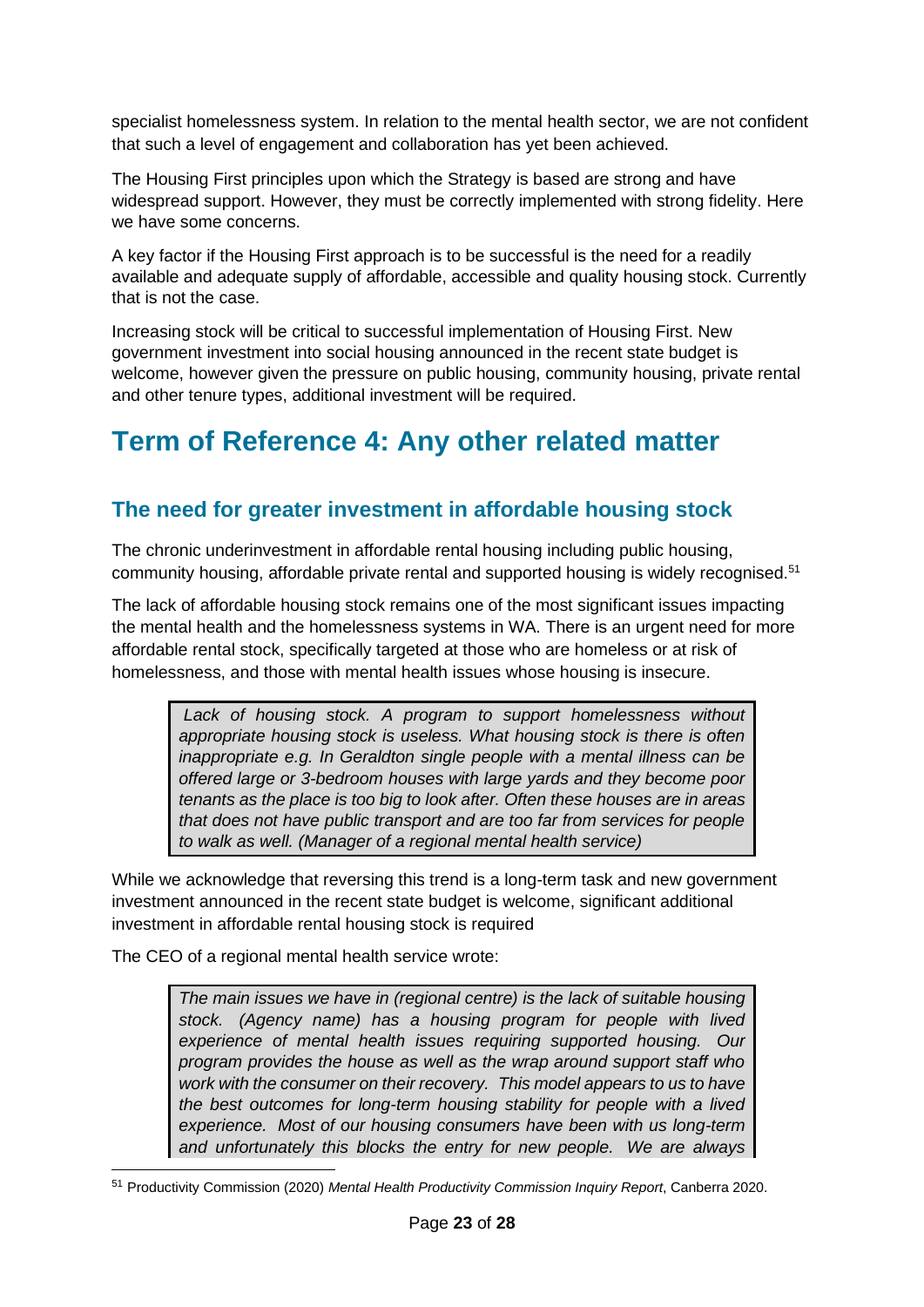*requesting more housing stock from Department of Communities, but they are limited in what they can provide for us as they are under pressure to provide housing for community as well. We have also requested transferring our more stable people back to Department of Communities and they then provide us with another vacant property so that we can start with a new, possibly more complex and unstable consumer requiring our specialist support, but this has not resonated with the Department.*

#### **Proposed actions**

• The WA Government to develop more affordable housing and increase public housing, community housing and affordable private rental stock, either through direct capital investment by state and federal governments or by addressing the funding gap.

## <span id="page-23-0"></span>**The role of private rental**

Most people with lived experience of mental ill-health rent in the private market,<sup>52</sup> however, structural features of the private rental market contribute to an increased risk of homelessness and the private rental sector is a major pathway into homelessness. 53

Tenants in the private rental market face insecure tenure, high and rising rents, discrimination, poorer quality housing conditions, limited control over their housing circumstances, a lack of understanding of mental health issues among private landlords and real estate agents and significant barriers to entry and compliance demands once housed. These issues can become overwhelming, leading to worsening mental health and actions that place their tenancy at risk.

Despite its limitations, the private rental market could be utilised as a source of housing options, provided the right supports are put in place. Evidence shows that a combination of sufficient rental subsidy for renters, combined with personalised wrap around housing and other support for the tenant, incentives for landlords, partnerships with real estate agents and landlords, education of landlords and real estate agents and strong links with mental health clinical support and other forms of support, can make the private rental option successful, even for people with complex and multiple needs.<sup>54</sup>

An example is the Doorway program, a Victorian Government funded initiative run by Wellways in Victoria which provides integrated housing and recovery support designed to assist people with lived experience of persistent mental ill-health who are at risk of or are experiencing homelessness. An independent evaluation of the Doorway program showed high levels of tenancy sustainment, reduced usage of bed based clinical services, and

<sup>52</sup> Brackertz N, Borrowman L, Roggenbuck C, Pollock S & Davis E (2021), *Trajectories: The Interplay between mental health and housing pathways,* Australian Housing and Research Institute (AHURI) and Mind Australia Melbourne, 2021.

<sup>53</sup> Mental Health Australia, Mind and AHURI, (2021), *Trajectories: the interplay between mental and housing pathways: policy priorities for better access to support and mental health support for people with lived experience of mental ill-health and housing insecurity*, AHURI, Melbourne, February 2021.

<sup>54</sup> Mental Health Australia, Mind and AHURI, (2021), *Trajectories*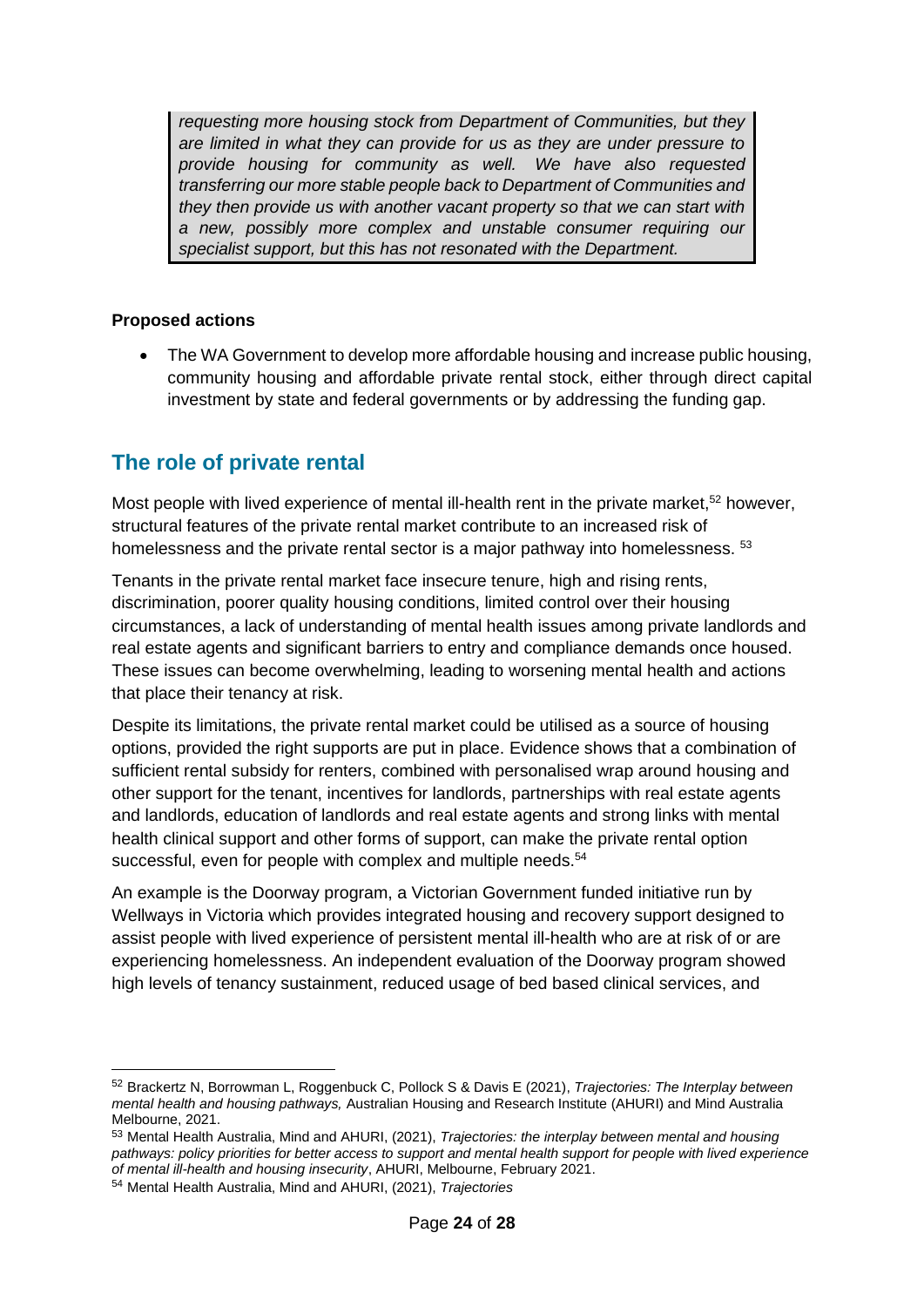reduced hospital admissions, totalling annual cost savings to government ranging from \$1149 to \$19387 per individuals.<sup>55</sup>

WAAMH is currently working with Wellways and various stakeholders to develop a version of the Doorway program appropriate to the WA situation.

#### **Proposed actions:**

- WA Government to fund a WA model private rental support program for people with mental health issues, modelled on the Doorway Program developed by Wellways Australia.
- The WA Government to fund more private rental access programs which provide ongoing rental subsidies, financial help with rent arrears for people with mental health issues who are experiencing or at risk of homelessness and support to maintain their tenancy and negotiate with landlords and real estate agents.
- The WA Government to address the increasing crisis in and unaffordability of the private rental market.
- The WA Government mitigate the loss of affordable rentals due to the culmination of the National Rental Affordability Scheme by developing a state-based replacement scheme.
- The WA Government commit to progressing the review of the Residential Tenancies Act and fast track reforms as outlined in the Make Renting Fair Alliance's Tenancy Ten, including putting an end to unjust no grounds evictions, stabilising rent increases, allowing reasonable modifications and pets.

## <span id="page-24-0"></span>**Failed discharge and exists into homelessness**

People exiting and discharged from hospitals, inpatient units and correctional facilities are at significant risk of homelessness. Transition between facilities or in and out of facilities are critical points of risk where people can fall through the cracks and be discharged into homelessness. 56

The Victorian Royal Commission into Mental Health reports that as many as one in every four people discharged from acute mental health care is discharged into homelessness.<sup>57</sup>

A 'no exit into homelessness policy' is important but will not be enough without dedicated and skilled staff who are able to fulfill this work and adequate levels of affordable and appropriate housing stock that can be accessed as needed. In addition, adequate levels of funding and staff are needed to provide the clinical and community support that is necessary to enable an effective transition.

<sup>56</sup> Rouch D, (2020) *Addressing homelessness for people with mental health issues*, Submission by Dr Duncan Rouch to the Victorian Mental Health Royal Commission, June 12, 2020.; Brackertz N, Borrowman L, Roggenbuck C, Pollock S & Davis E (2021), *Trajectories: The Interplay between mental health and housing pathways,* Australian Housing and Research Institute (AHURI) and Mind Australia Melbourne, 2021. <sup>57</sup> Victorian Government (2021) Report of the Royal Commission into Victoria's Mental Health System.

<sup>55</sup> Dunt RD, Day SE, Collister L et.al (2021) Evaluation of a Housing First programme for people from the public mental health sector with severe and persistent mental illness and precarious housing, *Australian and New Zealand Journal of Psychiatry*, 2022, 56 (3): 281-29[1 https://doj.org/10.1177/00048674211011702](https://doj.org/10.1177/00048674211011702)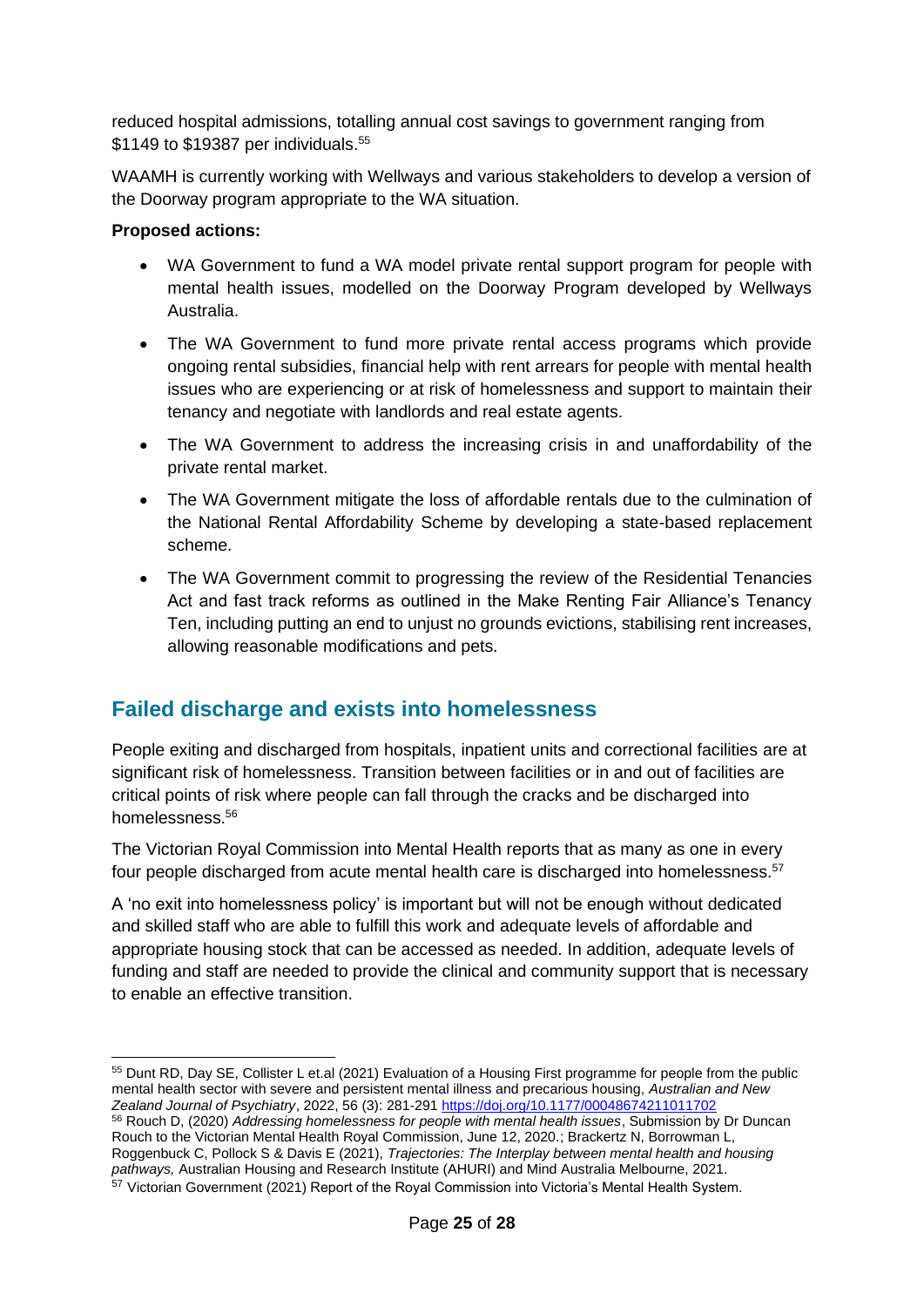The severe lack of affordable accessible housing and the increasing demand for supported accommodation, combined with a lack of support or poorly co-ordinated support exacerbate the risk of failed discharge and exit into homelessness. The lack of accommodation options is a key factor preventing the discharge of people with mental health conditions.

This can lead to reduced availability of acute beds for those who need them and mental health staff referring people with mental health conditions to inappropriate housing options to promote earlier exits. Where people are discharged without support to insecure and inappropriate accommodation, such as backpackers, boarding houses or to addresses where the person can't be housed, there is an increased likelihood they will end up homeless.

Lack of resources and staffing pressures in hospitals, inpatient units and correctional facilities mean that staff may have limited time or capacity to plan and support adequate discharge. The creation of specialist housing worker roles in those facilities is needed with a mandate to work with clients to plan, to prepare and operate across the various systems (mental health, housing, homelessness, community support) to coordinate the discharge process and collaborate with housing providers to secure appropriate housing and provide or access mental health support for a period of 18 months.

*Supported accommodation was not able to be identified for my son on discharge, Drug and alcohol supported accommodation would not take him directly as they wanted to complete a risk assessment of mental health... before he would be considered. They told me he needed 30 days drug free in a community setting. There were no other supported accommodation options available. The only option left was to be discharged back to my care despite safety concerns. (Family)*

#### **Proposed actions:**

- WA Government to improve transitions out of institutional care ('no exits into homelessness').
- The WA Government resource hospitals to make thorough discharge assessments and develop appropriate discharge plans.
- The Department of Health, Hospitals and Mental Health Commission increase knowledge and capability in the acute sector to enable officers to better identify people who are in precarious housing or at risk of homelessness.
- Health service providers ensure timely and assertive follow up after discharge
- The WA Government invest in a more comprehensive program of post release housing and support to prevent homelessness among people with mental health issues leaving custodial settings.
- The WA Government invest in specialist mental health support and transition workers to support Housing First Programs and Common Ground facilities to meet the needs of people with complex mental health issues (and co-occurring alcohol and other drug issues) who are engaged or need to engage with or are exiting mental health services (including acute mental health care).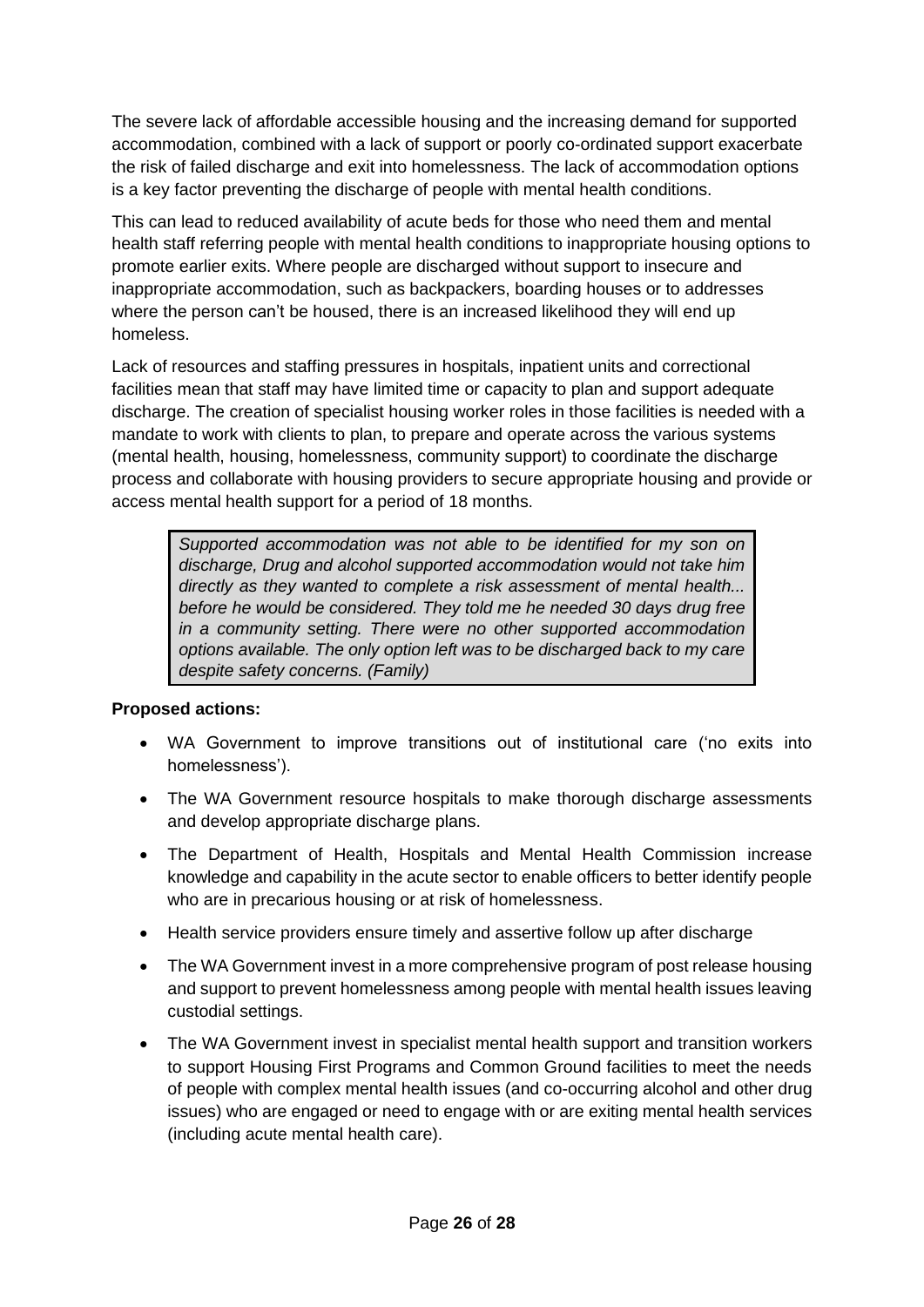## <span id="page-26-0"></span>**Preventing evictions**

Loss of a tenancy- eviction- is a common pathway to homelessness and evictions have been shown to have a devastating impact on people's mental health.<sup>58</sup> This impact can be severe for people with mental health conditions who face unique obstacles and challenges for reasons related specifically to their disability.

Eviction is a significant, often traumatic, event that can compound the personal crisis a household may be facing. It can destabilise a household and push them further into financial hardship. Renting households carry the primary burden of the direct costs associated with evictions, especially in the immediate term.<sup>59</sup>

Evictions have a unique and powerful impact on people with mental health challenges and often the cause for eviction is related to the mental health challenge. The eviction process takes a huge toll of people's mental health and wellbeing. $60$ 

Evictions cause large and persistent increases in risk of homelessness, elevate long-term residential instability, and increase emergency room use. In addition to homelessness, studies have shown that evictions are associated with various negative health outcomes, including long-term stress, medical problems, substance use, depression and suicide among adults and their children. There is also evidence of an association between evictions and a greater likelihood of depression among young adults.<sup>61</sup> There is a growing recognition that evictions are an important social and public health problem.<sup>62</sup>

Eviction is a blunt and harsh measure, where the provision of support at an earlier point could have prevented eviction and assisted the tenant to retain their tenancy. That's why evictions should only ever be a last resort for someone at risk of homelessness, or someone with a mental health issue.

Eviction of people into homelessness is a growing problem in Western Australia. Figures released by the Department of Communities show a growing public housing eviction rate in Western Australia. The figures show that 616 households were evicted from public housing in 2018-19, up from 562 in 2017-18.<sup>63</sup>

In 2021 more than 100 West Australians in the private rental sector were plunged into homelessness in the first month following the State's rental eviction moratorium being lifted.

59 Tenants' Union of NSW, (2022 Eviction, Hardship, and the Housing Crisis, Special Report, February 2022. <https://files.tenants.org.au/policy/2022-Eviction-Hardship-and-the-Housing-Crisis-TUNSW.pdf>

<sup>58</sup> Brackertz N (2020), *The role of housing insecurity and homelessness in suicidal behaviour and effective interventions to reduce suicidal thoughts and behaviours: a review of the evidence,* Australian Housing & Research Institute, report prepared for Suicide Prevention Australia National Suicide Prevention Taskforce Publication, August 2020

<sup>60</sup> Billau C, (2021), Study Reveals Impact of Evictions on People with Mental Health Disorders, *University of Toledo*, February 19, 2021

<sup>61</sup> Hoke M & Boen CE (2021) "The Health Impacts of Eviction: Evidence from the National [Longitudinal](https://doi.org/10.1016/j.socscimed.2021.113742) Study of [Adolescent](https://doi.org/10.1016/j.socscimed.2021.113742) to Adult Health." *Social Science & Medicine 273:113742* [https://doi.org/10.1016/j.socscimed.2021.113742.](https://doi.org/10.1016/j.socscimed.2021.113742)

<sup>62</sup> Tsai J & Huang M (2018), Systematic review of psychosocial factors associated with evictions, *Health & Social Care in the Community*, 2019; 27: e1–e9. DOI: 10.1111/hsc.12619

<sup>63</sup> See data in a conference presentation by Spirason, V, Davis K and Colin Penter (2019) Evictions Fallout: The mental health impacts of eviction and fear of eviction in WA, Presentation to the WA Mental Health Conference, 19 November 2019.